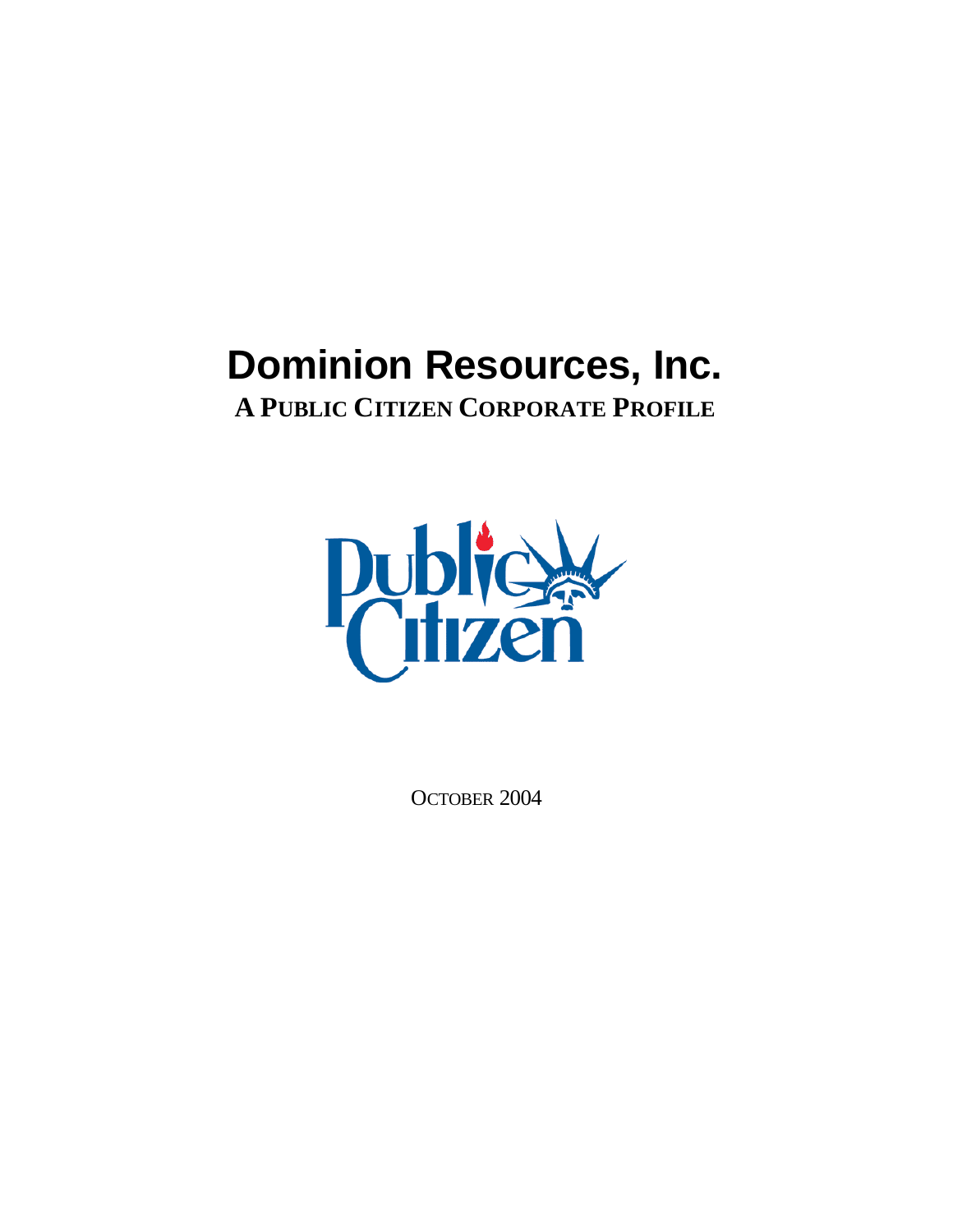# **Public Citizen Corporate Profile: Dominion Resources, Inc.**

*A special report by Public Citizen's Critical Mass Energy and Environment Program*

October 2004 © 2004 Public Citizen. All rights reserved.



Public Citizen 215 Pennsylvania Ave SE Washington, DC 20003 Phone: 202-546-4996 Fax: 202-547-7392 www.energyactivist.org

Public Citizen, founded in 1971, is a non-profit research, lobbying, and litigation organization based in Washington, D.C. Public Citizen advocates for consumer protection and for government and corporate accountability, and is supported by over 150,000 members throughout the United States.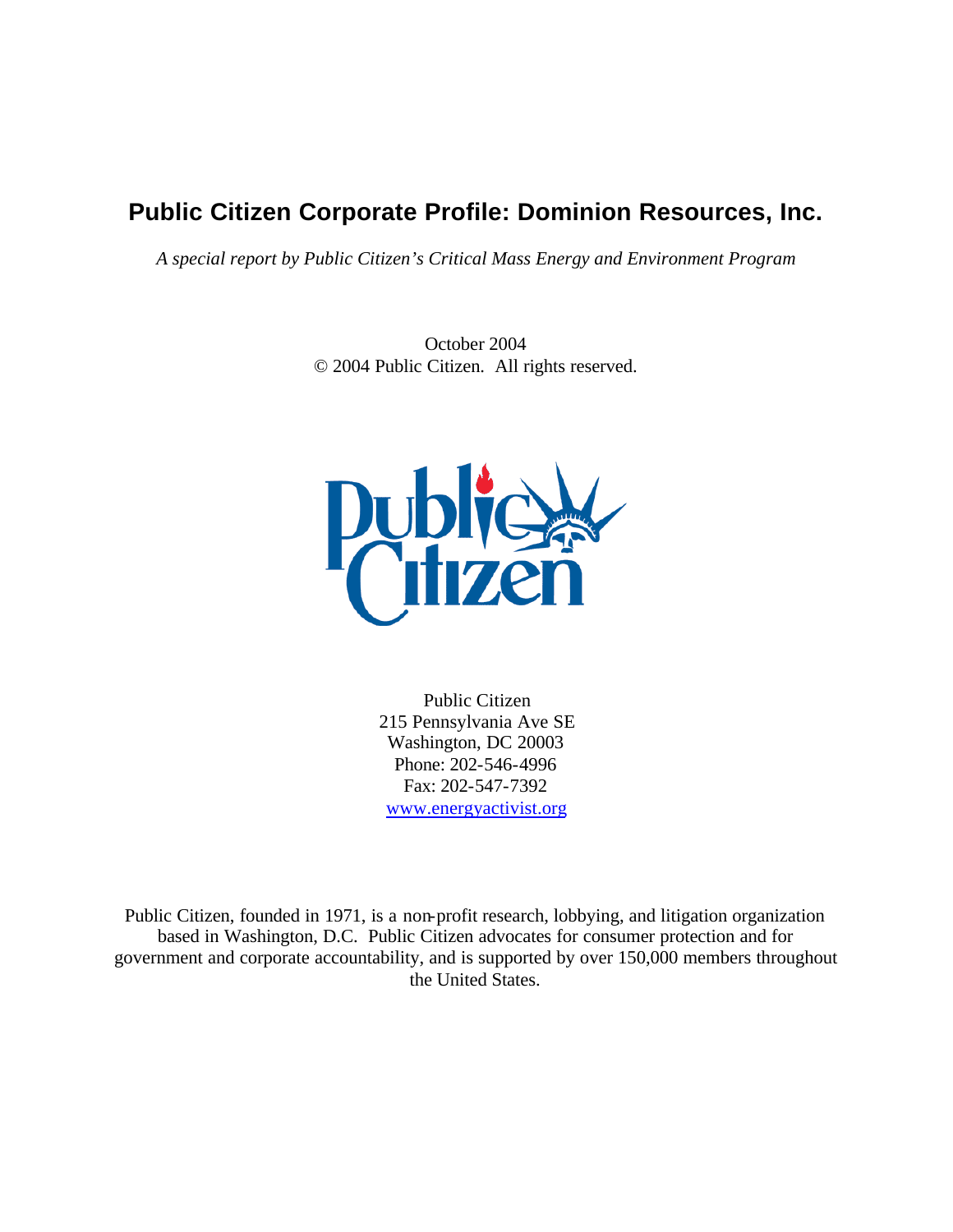#### **Introduction**

As a vast, diversified, and aggressive energy company, Dominion Resources, Inc. encompasses virtually every aspect of the energy industry, and it is one of the country's largest public utility holding companies. From oil and gas drilling and storage, to electricity generation, transmission, and distribution, Dominion does it all.

It is a company that has achieved a remarkable degree of vertical integration, and thus power: an insatiable thirst for expansion has compelled Dominion to buy up electricity-generating plants while expanding the market for its power by working towards joining the country's largest electricity interconnection, PJM. The company is even taking steps towards building new nuclear power reactors, something that would have been unthinkable just a few years ago.

Not surprisingly, Dominion has not always operated lawfully. The energy giant has been subject to a slew of lawsuits and government violations. In its quest to perpetually increase profits, the effect of this corporate behemoth's operations on the health and welfare of the public is not always taken into consideration. For example, Dominion skimped on costly pollution-control equipment at one of its fossil-fuel power plants—a violation of federal clean air laws—and ultimately agreed on a billion-dollar settlement with the federal government over the infraction.

But the ability of regulators to keep Dominion in check is not absolute; indeed, the integrity of state officials has, in many instances, been compromised by the power of Dominion and other large energy companies. The company is even trumping its government regulators in the state of Virginia by pushing through legislation that the regulators themselves say is bad for consumers of electricity.

It is therefore essential that the public is aware of the broad reach and tremendous influence of this massive energy company.

# **Corporate Overview<sup>1</sup>**

Dominion Resources, Inc. describes itself as a "diversified, fully integrated electric and gas holding company" and "one of the nation's leading energy companies."<sup>2</sup> Indeed, Dominion is a major publicly-traded corporate player in the domestic energy industry, having broad holdings in various sectors of the energy industry.

The company is based in Richmond, Virginia, and has operations in twenty states and Canada, comprising the full range of the energy industry—from fossil fuels exploration to production, electric generation and transmission. Touting the breadth of its industry dominance, the aptlynamed Dominion boasts in its 2003 annual report that it "has the capability to discover and produce gas, store it, sell it or use it to generate power; it can generate electricity to sell to customers in its retail markets or in wholesale transactions," giving the company the ability to "produce and sell energy in whatever form it finds most useful and economic."<sup>3</sup>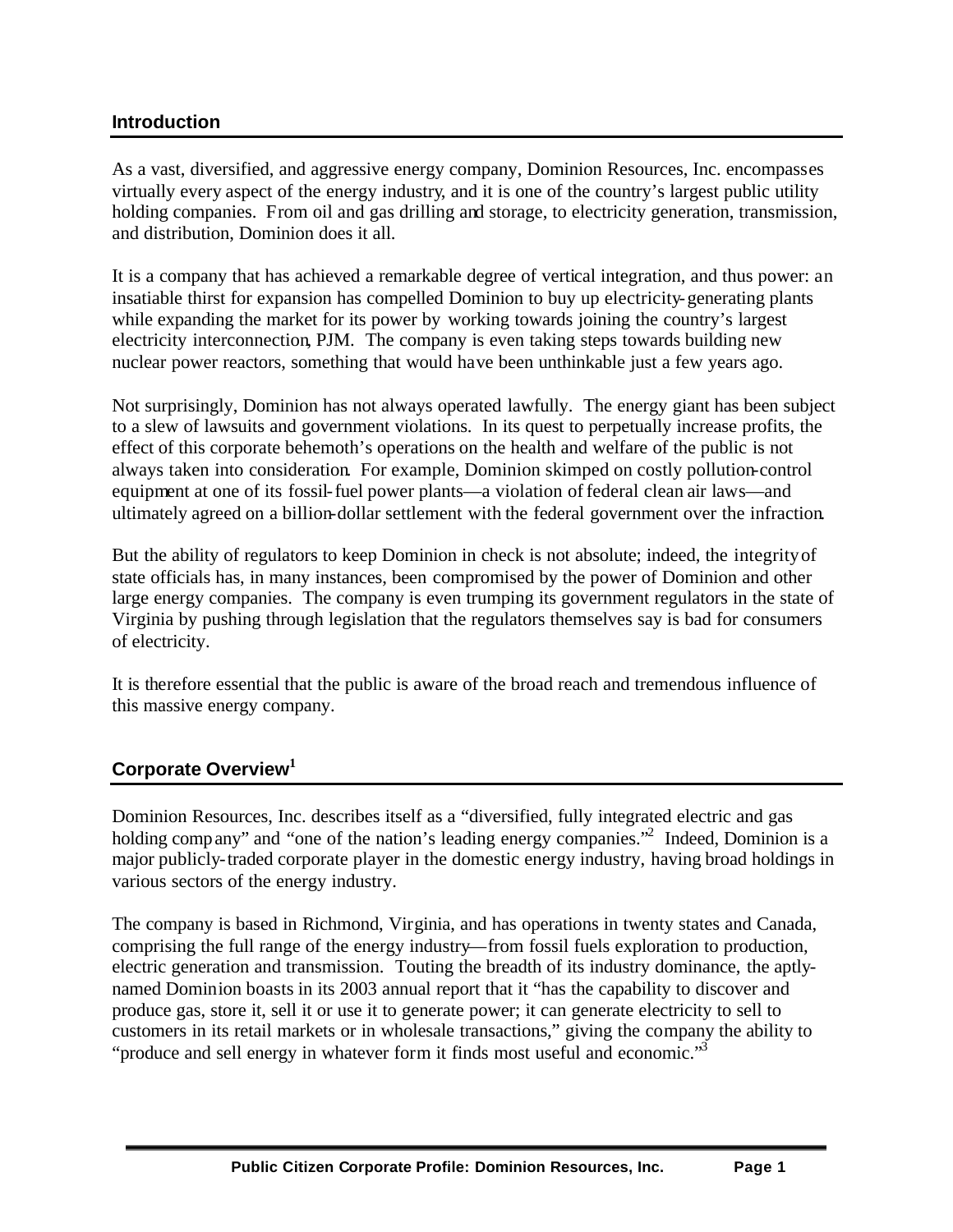The mammoth Dominion—with assets of \$44.2 billion, an annual operating revenue of \$12.1 billion, and more than 400,000 shareholders—is divided into four separate business divisions, each comprised of a host of companies:

- **Dominion Generation** is the electric power generation division of Dominion, operating facilities in Virginia (where the majority of its customers reside), West Virginia, North Carolina, Connecticut, Illinois, Indiana, Pennsylvania, and Ohio. Dominion is also seeking to purchase a nuclear plant in Wisconsin and fossil-fuel plants in Rhode Island and Massachusetts. The company operates coal, nuclear, natural gas, and hydro plants. Collectively, Dominion's generating stations have the capacity to produce between 24,000 and 26,000 megawatts of electricity.
- **Dominion Energy** is the company's electric and natural gas transmission operation, with 7,900 miles of interstate gas distribution pipelines in Midwest, Mid-Atlantic, and Northeast states; and 6,000 miles of electric transmission lines, principally in Virginia and North Carolina. This division also encompasses Dominion's multi-state underground natural gas storage system—with 760 billion cubic feet of storage capacity in Pennsylvania, West Virginia, and New York—as well as the country's second-largest liquefied natural gas (LNG) storage facility (Cove Point) on the Chesapeake Bay near Baltimore, Maryland. Dominion's energy trading, marketing, and arbitraging<sup>4</sup> activities—conducted by Dominion Energy Clearinghouse—also fall under this division.
- **Dominion Delivery** comprises the capillaries to Dominion Energy's arteries. This division operates electric and gas distribution systems that draw from transmission lines to provide energy services to millions of customers in Northeast and Mid-Atlantic states. Dominion Delivery also manages 200 billion cubic feet of natural gas storage in Ohio and Pennsylvania. Combined with the company's other storage facilities, Dominion runs the nation's largest gas storage system, with a capacity of 960 billion cubic feet. Dominion's customer service operations also fall under this category.
- **Dominion Exploration & Production** is the gas and oil exploration, production, and development division of Dominion, with onshore and offshore operations in Canada, the Gulf Coast, the Gulf of Mexico, and the continental United States. Dominion owns 6.4 trillion cubic feet of proven natural gas and oil reserves, and it produces more than a billion cubic feet of gas and oil daily. The company drilled 922 wells in 2003 alone.

Dominion's telecommunications business has been discontinued, and its financial services subsidiary is being divested according to the terms of an order from the U.S. Securities and Exchange Commission (SEC). $5$ 

The various companies held by parent Dominion Resources include Dominion Virginia Power (also known as Virginia Electric and Power Company, or VEPCO) and Dominion North Carolina Power, electric utilities (or "distribution companies," in industry parlance) in Virginia and North Carolina, respectively; Dominion Peoples, a gas distribution company in Pennsylvania; Dominion Cove Point LNG, LP, in Maryland; and Dominion Technical Solutions, Inc., an engineering and construction services company for operators of electric transmission lines, substations, and distribution facilities.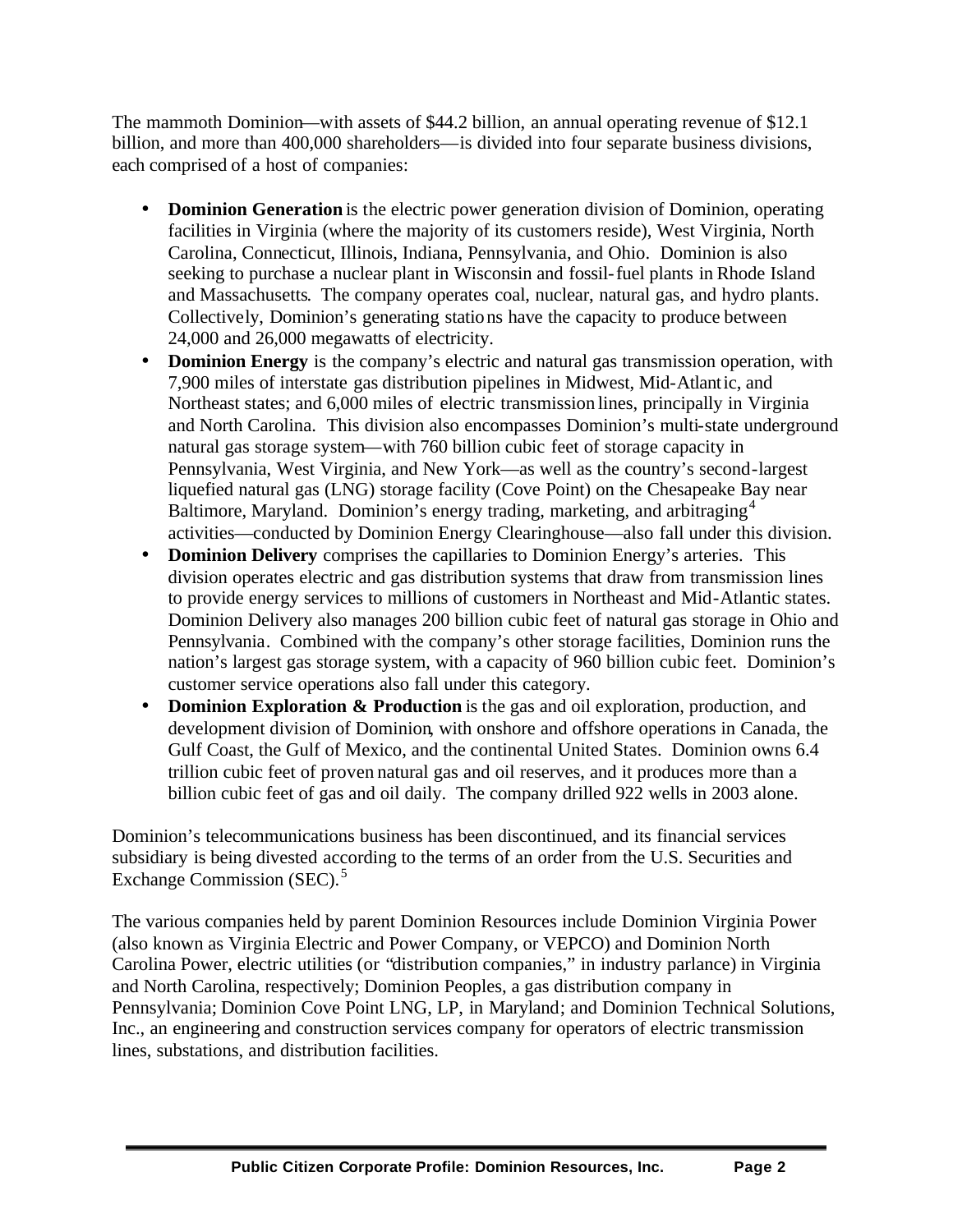### **Money and Politics**

When it comes to politics, Dominion knows how to play the game. Through lobbying, campaign contributions, and favors to legislators, Dominion has been able to exert a considerable influence over government officials, most notably in pushing through Virginia's electric deregulation law in 1999—a highly sought prize for the company. Whether on the federal or state level, Dominion knows that money equals access.

Dominion has been a prodigious funder of the campaigns of candidates for federal elective office. The company has emerged as the fourth-largest federal campaign contributor in the energy sector, giving even more than ExxonMobil: since 1999, Dominion has given over \$3 million to presidential candidates and prospective members of Congress; about two-thirds of that total went to Republican candidates.<sup>6</sup> In that same period, Dominion spent more than \$2.4 million lobbying Congress.<sup>7</sup>

Dominion's access to government regulators extends beyond mere campaign contributions. Dominion's president and chief operating officer, Thomas F. Farrell, was part of the new Bush administration's transition team for the U.S. Department of Energy (DOE), just as Dominion was facing litigation from the federal government for alleged violations of the Clean Air Act. $8$  Since 2003, Susan B. Warner, the wife of U.S. Sen. George Allen (R-Va.), has had a seat on Dominion's board of directors, a position for which she earns approximately \$54,000 per year, despite virtually no experience in corporate governance or the electric utility business. The *Virginian-Pilot and The Ledger-Star* of Norfolk called the appointment "influence-buying, pure and simple."<sup>9</sup> Sen. Allen has said that he will continue to vote on legislation that might affect Dominion, <sup>10</sup> and he has accepted \$39,900 in campaign contributions from Dominion, his thirdlargest contributor, since  $1999$ .<sup>11</sup>

Neither has Dominion ignored the Republican senators from Ohio—home of the company's "East Ohio" natural gas distribution subsidiary. During the Republican Party's 2004 national convention in New York City, Dominion hosted a luncheon in honor of Sens. Mike DeWine and George V. Voinovich. According to a Dominion official, such a gathering provided "an effective way to get all the officeholders together in one location and introduce ourselves or reintroduce ourselves."<sup>12</sup> Both senators have supported comprehensive energy legislation (derived from the infamous energy "task force" lead by Vice President Richard Cheney) favored by Dominion. Dominion has been a top campaign contributor to Sen. Voinovich, shelling out \$26,353 to the Ohio politician since  $1999$ .<sup>13</sup>

Dominion has also been an aggressive lobbyist on the state level in Virginia, where it has won passage of electric restructuring legislation that is opposed by the state's own utility regulator, the Virginia State Corporation Commission. 14 During the 2003-2004 legislative session, Dominion spent more money lobbying Virginia government officials than any other entity, shelling out \$459,990 to fund its small army of lobbyists.<sup>15</sup> Moreover, in apparent attempts to seek favor from state officials, Dominion treated seven Virginia legislators to a Washington Redskins football game at a cost of \$3,154, and the company spent \$1,899 on a hunting outing in Georgia for state Sens. William C. Wampler Jr. (R-Bristol) and Martin E. Williams, (R-Newport News).  $16$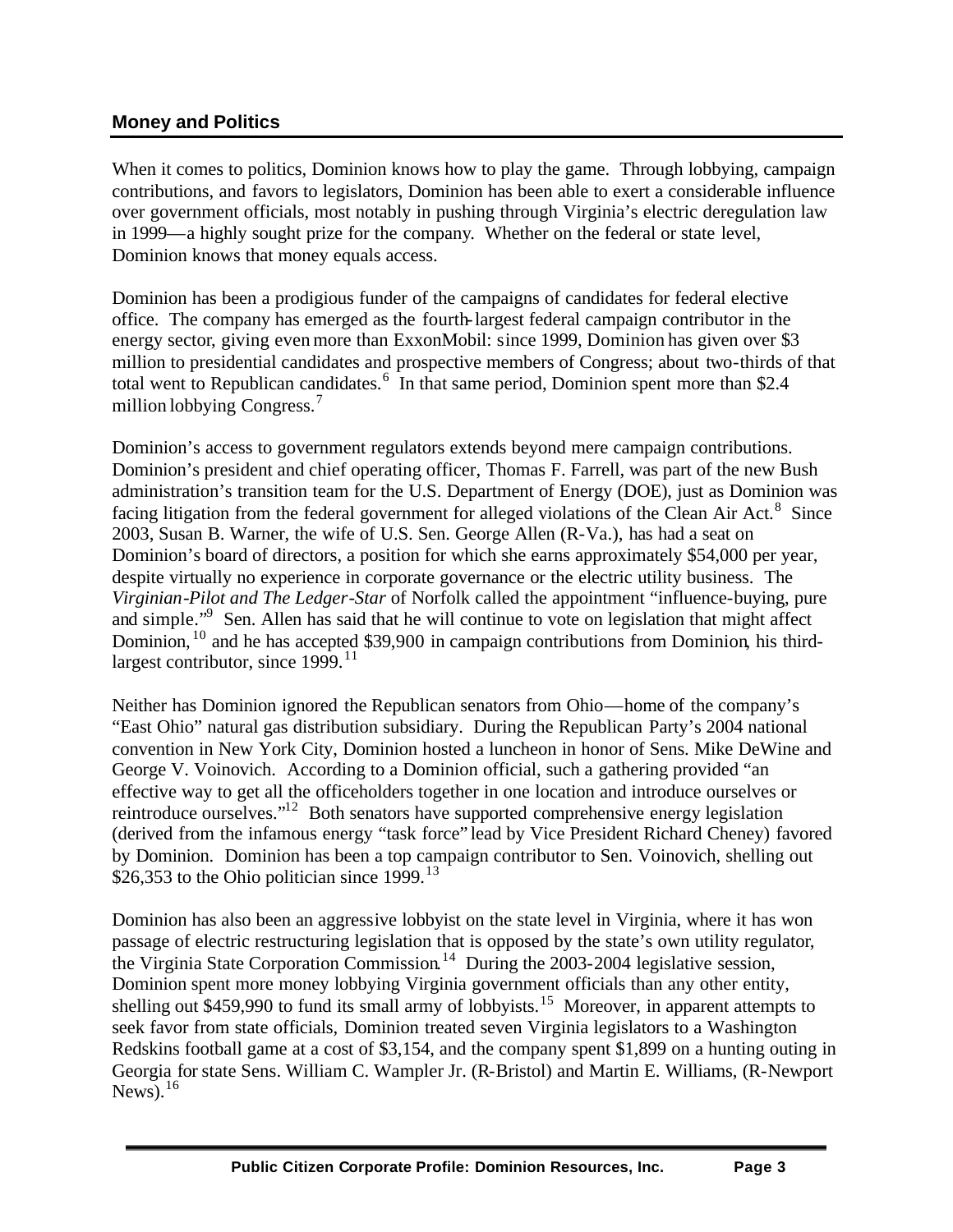# **Exorbitant Executive Compensation**

Dominion treats its executives well—perhaps too well. In 2003, Dominion's chairman and chief executive officer, Thomas E. Capps, received \$7.22 million in total compensation, up from \$2.79 million for his work in the previous year. Chief Operating Officer Thomas F. Farrell took home \$3.7 million in 2003—almost three times his earnings the previous year—and Thomas N. Chewning, the executive vice president and chief financial officer, received \$2.85 million in compensation last year.<sup>17</sup> Dominion's rank-and-file has not failed to notice the remarkable disparity between their compensation and that of Dominion's elite. The Utility Workers Union of America (UWUA), which represents approximately 3,000 Dominion employees,  $^{18}$  has pointed out that in 2003, compensation for Dominion's top five executives increased by 174 percent to \$17.7 million, more than 5 percent of Dominion's net income, compared to their 2002 earnings of \$6.5 million or half a percent of Dominion's net income. Dominion executives experienced this extraordinary windfall in a year when the financial performance of the company was less than stellar: net income in 2003 dropped 77 percent from the previous year.<sup>19</sup>

In an attempt to curb excessive executive pay, a coalition of Dominion shareholders called the "Reform Dominion Now Coalition," led by the UWUA, proposed a resolution to shareholders to require their approval of executive compensation exceeding the limits established by the U.S. Internal Revenue Code for deductibility of employee remuneration—generally \$1 million. Despite an attempt by Dominion management to get the U.S. Securities and Exchange Commission to squash the proposal,  $20$  the coalition succeeded in getting a vote on the measure at the annual Dominion Resources, Inc. shareholder meeting on April 23, 2004, in Cleveland, where the resolution ultimately failed. $21$ 

Shareholders had previously sued Dominion and its corporate leadership in 1994, alleging securities fraud and mismanagement. The case was ultimately dismissed. $^{22}$ 

# **Ill Corporate Citizenship**

While Dominion treats its executives as royalty and strives incessantly to win the favor of public officials, the company does not appear to hold the public itself in such high esteem. Dominion doesn't seem eager to contribute much to the commonwealth, as it has proved remarkably adept at exploiting favorable tax provisions to avoid paying taxes: according to the public interest groups Citizens for Tax Justice and the Institute on Taxation and Economic Policy, Dominion avoided 82 percent of its federal income taxes between 2001 and 2003, paying a mere 3.1 percent rate on its almost \$4.5 billion in profits during that period—a far cry from the statutory corporate tax rate of 35 percent and the sixth-lowest rate among energy companies.<sup>23</sup>

But Dominion's operation of nuclear reactors has proved especially troubling for its neighbors.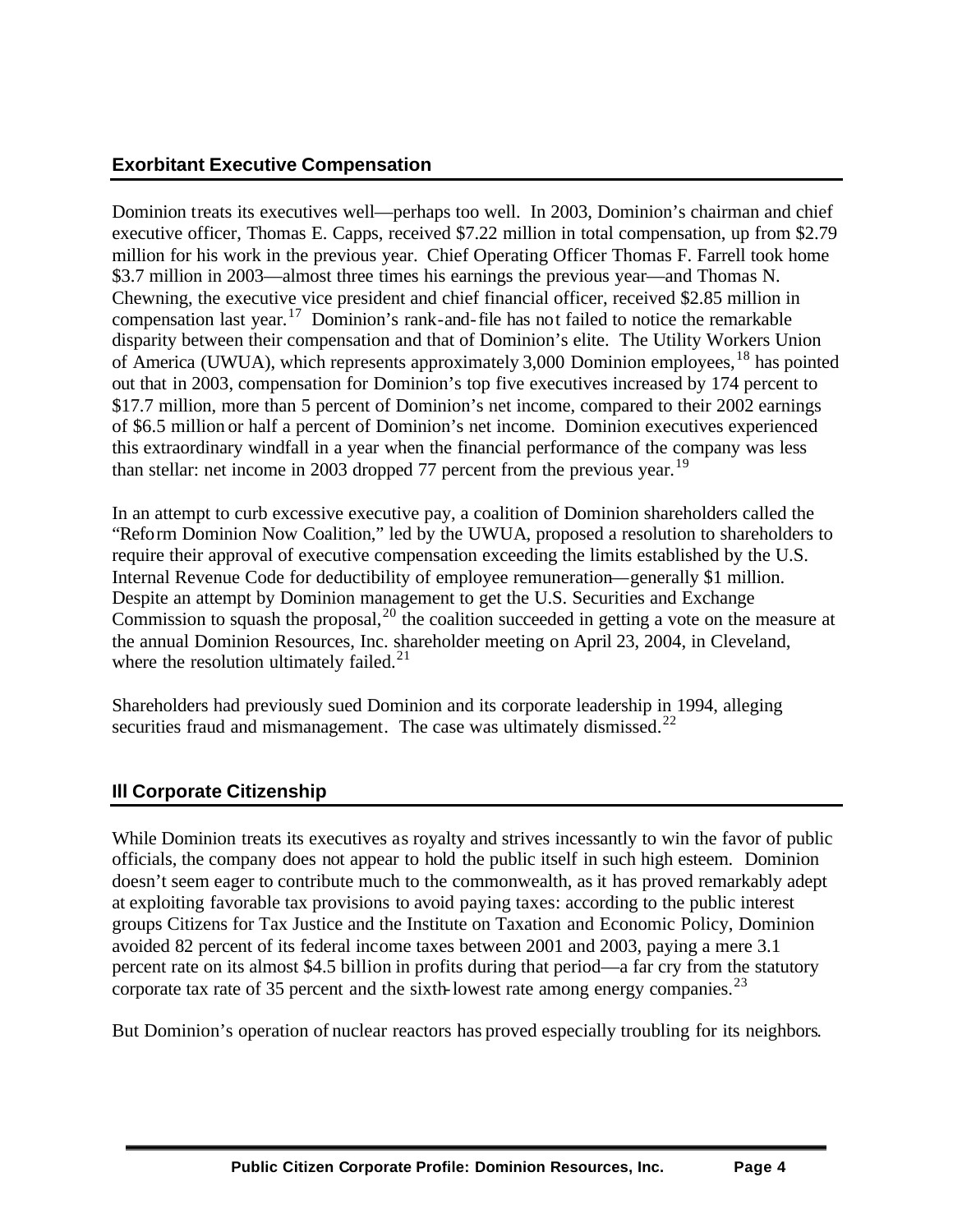#### *Millstone*

Dominion Nuclear Connecticut—a Dominion subsidiary and the operator of the Millstone nuclear power station—is party to a lawsuit against the town of Waterford, Connecticut, alleging that the town's appraisal of Millstone, at \$1.2 billion, was too high (Dominion values the plant at about \$1 billion). The difference is significant: if Dominion wins the case, the town could lose up to \$24 million in tax revenue in 2004 alone. According to *The Day* newspaper of New London, Conn., Waterford city officials accused Dominion of refusing to provide the town with information regarding the methodology the company employed in valuating its plant—until a judge ultimately ordered disclosure of this information.<sup>24</sup>

Other Millstone neighbors have had a disharmonious relationship with Dominion and the plant it operates. On two separate occasions, local fishermen have pursued legal action against the operator of Millstone, most recently in 2002, seeking to recover damages for "intentional interference with fishermen's livelihood."<sup>25</sup> The fishermen claimed that discharges of hot water from the Millstone plant—due to its "once-through" cooling system<sup>26</sup>—had depleted the winter flounder stock in the Niantic Bay of Long Island Sound, adversely affecting their business. (In both cases, the court directed the fishermen to pursue their complaint through state regulatory agencies.)

The Millstone nuclear plant may also contribute to public health problems: according to a recent report by the Connecticut Department of Public Health, New London County—where Millstone is located—has the highest age-adjusted cancer incidence rate for women and the second-highest rate for men in the state. $27$ 

Should an accident or attack occur at Millstone, the safety of nearby residents may not be Dominion's highest priority. Under a commission from the state of New York, James Lee Witt Associates—a consulting firm headed by its namesake, the former director of the Federal Emergency Management Agency—issued a scathing report on the adequacy of emergency plans for Millstone and the Indian Point nuclear power station near New York City. Nevertheless, Dominion did not compel Connecticut's Office of Emergency Management to make the recommended changes to an emergency response booklet distributed to residents near Millstone.<sup>28</sup>

#### *North Anna*

Dominion's North Anna nuclear station has also not always been welcome by its neighbors in Virginia. In 1971, displaced landowners brought legal action against Virginia Electric and Power Company (VEPCO), a subsidiary of Dominion, to protest the license it had been granted by the Virginia State Corporation Commission to construct a dam to create a reservoir—which became Lake Anna—for use to cool components of the power station.<sup>29</sup> Another lawsuit was brought against VEPCO by environmental groups in the 1970s alleging an unjust and unnecessary seizure of land for five electric transmission projects, one of which connected the new North Anna power station to the grid.<sup>30</sup> Both lawsuits were ultimately unsuccessful.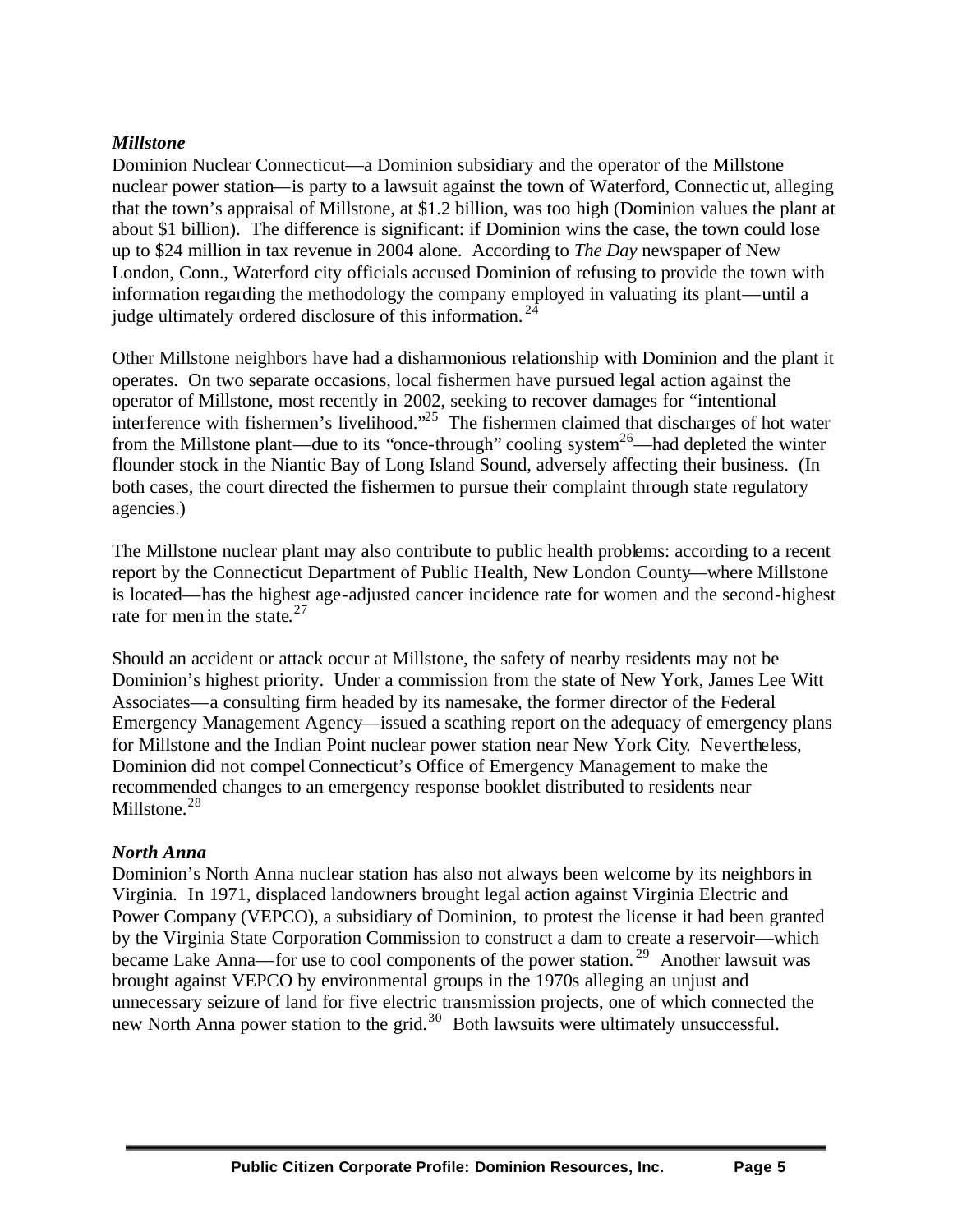#### *Property Trespass*

In 2002, landowners again sued VEPCO and its subsidiary Dominion Telecom, Inc., alleging that the company had illegally used easements on their property for a commercial fiber optic network, constituting a "continuing trespass."<sup>31</sup> The parties eventually agreed to a class action settlement in which Dominion was required to pay about \$7 million to the plaintiffs.<sup>32</sup>

#### **Market Malfeasance**

Dominion's aggressive business tactics have not only adversely affected the public, but have also crossed the line of legality, violating federal rules governing sensitive market information.

On August 2, 2004, Dominion agreed to a legal settlement with the U.S. Federal Energy Regulatory Commission (FERC) for violations of regulations regarding the sharing of natural gas market information. Over a period of three years, Dominion Transmission, Inc. had shared sensitive, non-public information regarding natural gas inventory levels with its affiliate, Dominion Energy Clearinghouse—Dominion's energy trading and marketing operation—which, in turn, shared that data with other industry participants before the information became public. This special knowledge gave Dominion, which has the country's largest underground natural gas storage system, a distinct and unfair advantage in the volatile natural gas market.

By the terms of the settlement, Dominion agreed to pay a \$500,000 civil penalty and offer a refund of \$4.5 million to its natural gas storage customers, as well as institute reforms to prevent future transgressions of this kind. $33$ 

#### **Clean Air Act Violations**

Misusing market data is a serious infraction, but it is not the only time that Dominion has crossed the federal regulators.

In April 2003, Dominion's VEPCO agreed to a \$1.2 billion enforcement settlement with the U.S. Department of Justice (DOJ) and the U.S. Environmental Protection Agency (EPA) for violations of the Clean Air Act. The settlement stemmed from violations cited by the EPA for VEPCO's failure to comply with the New Source Review (NSR) requirements of the Clean Air Act.<sup>34</sup>

The EPA charged VEPCO with failing to obtain the requisite NSR permits for significant modifications it made to its coal-fired Mount Storm Power Plant in West Virginia that resulted in increased power-generating capacity. The Clean Air Act requires that such modifications be accompanied by the installation of pollution-control equipment to mitigate environmental contamination. But VEPCO neglected to install such equipment, which, according to the EPA, resulted in the release of "massive amounts" of sulfur dioxide  $(SO_2)$ , nitrogen oxide  $(NO_x)$ , and particulate matter.<sup>35</sup>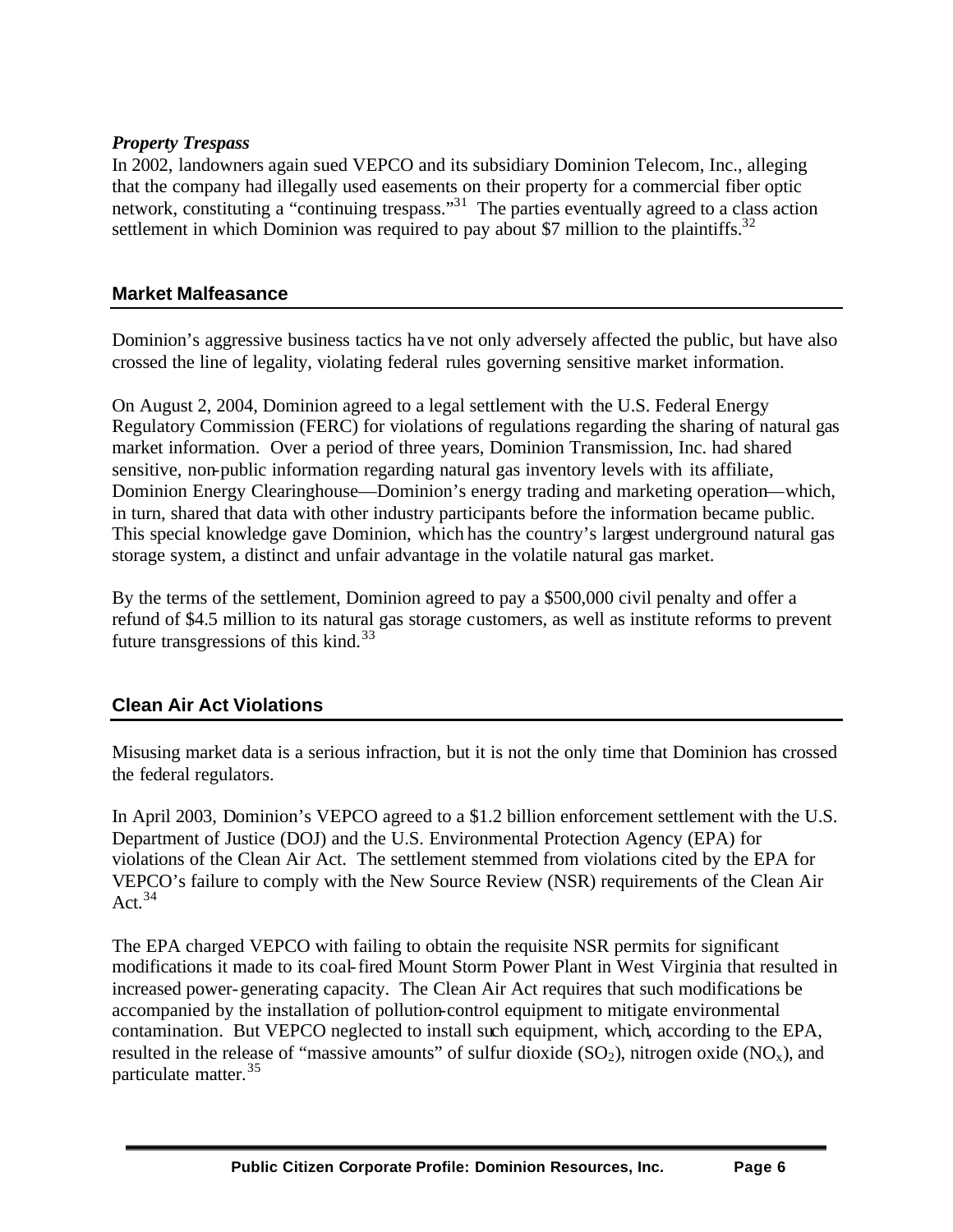The Commonwealth of Virginia and the states of New York, New Jersey, Connecticut, and West Virginia joined the suit against VEPCO and ultimately agreed to the consent decree,  $36$  in which VEPCO agreed to pay the sum of \$1.2 billion for pollution control installations to eliminate thousands of tons of  $SO_2$  and  $NO_x$  emissions by 2013.<sup>37</sup>

The terms of the settlement also include a requirement that VEPCO install emissions-control equipment at eight of its coal-fired electricity-generating plants. VEPCO must also pay a \$5.3 million civil penalty and \$13.9 million for environmental and public health projects.<sup>38</sup> Two of the plants that VEPCO agreed to upgrade are among the biggest polluters in the country. The Mount Storm station was the second-highest plant in mercury emissions in 2001, emitting 1,400 pounds of mercury. Dominion's coal-fired Chesterfield station was also among the top thirty mercury polluters that year, and it was among the top thirty  $SO_2$  polluters in 2003.<sup>39</sup>

# *Other Violations*

Dominion's natural gas pipeline operator, Dominion Transmission, Inc., has also been under fire from the federal government for wrongdoing. In 2001, the U.S. Department of Transportation (DOT) issued the company a fine for mismanaging its pipeline infrastructure in the state of New York.<sup>40</sup> In 2003, the DOT issued the company a corrective action order following a pipeline rupture and subsequent fire in Pennsylvania.<sup>41</sup>

#### **Reactor Operation Malfeasance**

In addition to violating federal regulations for fossil fuel plants, Dominion has frequently violated U.S. Nuclear Regulatory Commission (NRC) operating regulations for nuclear power stations. Violations and other management lapses cited in just the past several years include:

#### *Surry Power Station (near Newport News, Va.); operated by Dominion subsidiary VEPCO*

- A January 2004 NRC inspection revealed a ventilation system problem that could impair emergency reactor shutdown. That inspection also revealed that Surry's operators' "fire response procedures were not effective in assuring a safe shutdown of the Unit 1 reactor."<sup>42</sup> That same month, inspectors reported that VEPCO operators had failed to properly monitor the moisture containment barriers of the reactor's concrete containment unit, an oversight that could leave potentially serious corrosion unnoticed.<sup>43</sup>
- An April 2003 NRC inspection revealed the improper storage of flammable materials near "safety-related equipment."<sup>44</sup>
- In December 2001, the NRC cited VEPCO with a violation for improper maintenance of its emergency diesel generators, which power critical safety operations in the event of a loss of offsite power.<sup>45</sup>
- In December 1997, VEPCO was charged by the NRC with a regulatory violation for failing "to provide adequate fire protection features for structures, systems and components important to safe shutdown," compromising essential safety features of the plant.<sup>46</sup>
- In August 1997, VEPCO was issued a notice of violation and slapped with a penalty of \$55,000, for what the NRC regarded as a "serious failure" to adequately monitor its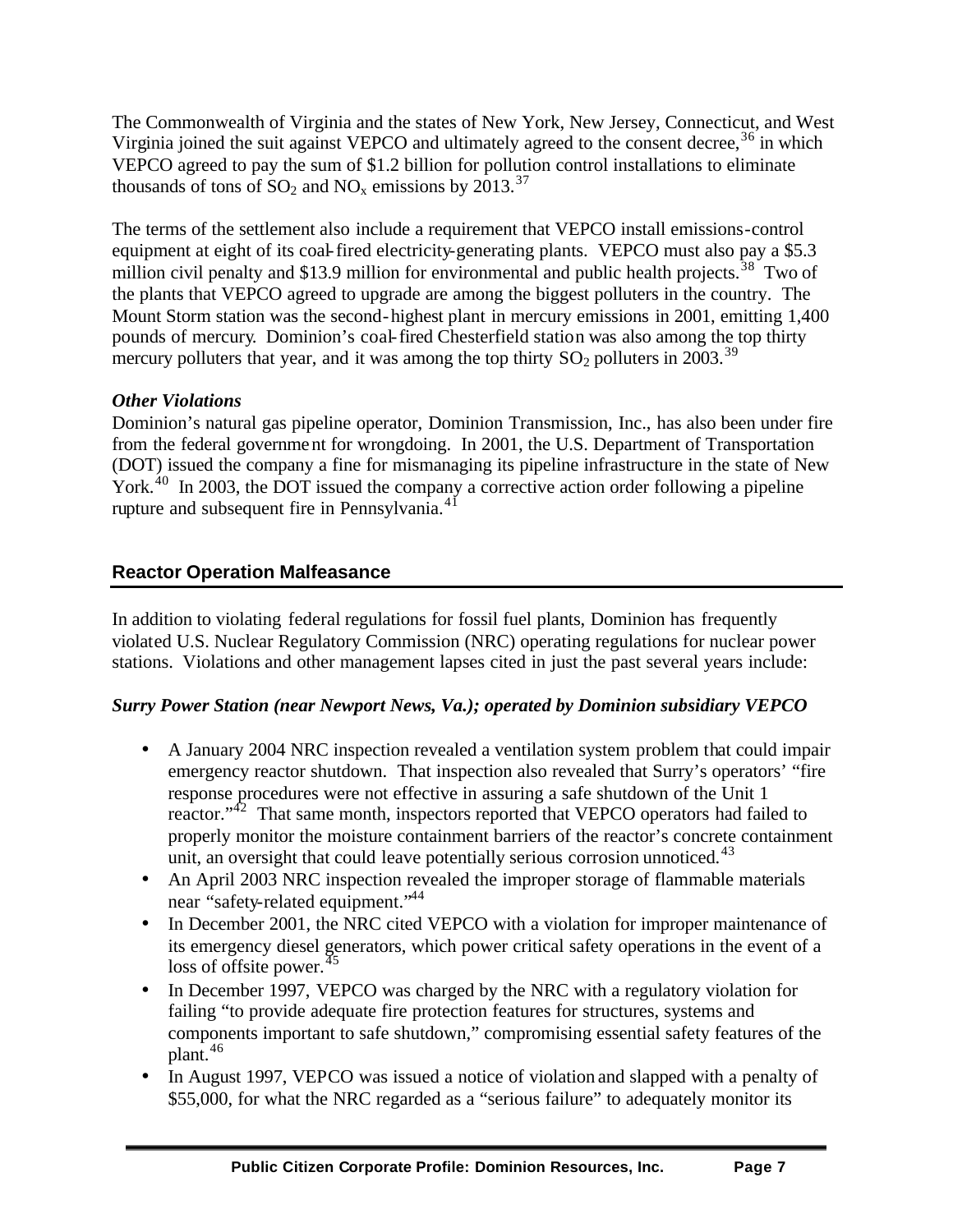maintenance activities to ensure that critical operations are functioning properly. The NRC predicted that because the nature of the problem was "corporate," "similar deficiencies likely exist at the North Anna facility."<sup>47</sup>

Surry was also the site of a terrible accident in 1986, when a pipe burst due to corrosion and erosion, spewing boiling water on eight nearby workers, four of whom subsequently died from their injuries.<sup>48</sup>

#### *Millstone Power Station (near New London, Conn.); operated by Dominion subsidiary Dominion Nuclear Connecticut, Inc.*

- Dominion's Millstone station, which it acquired in 2001, was the site of one of the country's most startling lapses in radioactive waste management: two irradiated fuel rods—the most radioactive form of nuclear waste—were found missing, and they have never been recovered. The Northeast Nuclear Energy Company, from which Dominion acquired Millstone, initially reported the missing fuel rods at Millstone in 2000. Although Dominion was not operating the plant at the time, it was sanctioned by the NRC for the violation and served with a \$288,000 civil penalty for the unprecedented mismanagement of nuclear fuel. Investigations into the incident revealed that the fuel rods were probably mistaken for other reactor components, "cut up," and sent to a lowlevel radioactive waste facility, probably in South Carolina. 49
- A recent study of the Millstone site ordered by the state of Connecticut revealed nineteen areas of oil or metal alloy contamination in the ground requiring cleanup.<sup>50</sup>

#### *North Anna Power Station (near Richmond, Va.); operated by VEPCO*

• A September 2003 inspection by the NRC revealed that VEPCO had failed to report the "unplanned release of a toxic gas which could affect safety of station personnel."<sup>51</sup>

While recent operation of the North Anna nuclear station has been relatively smooth, the licensing of the plant, as well as its early years of operation, were wrought with serious misrepresentations and violations of government regulations by VEPCO, including:

- In September 1975, the Atomic Safety and Licensing Board (ASLB), the judicial arm of the NRC, cited VEPCO for making "material false statements" in its application to construct the North Anna station. VEPCO said there was no geologic fault at the site, but it was ultimately uncovered that a fault does exist at the site. As a result, a penalty of \$60,000—the legal maximum—was levied against VEPCO, its third such fine. This was the largest fine ever assessed against the nuclear industry up to that time<sup>52</sup>; however, the NRC later reduced the amount to  $$32,500<sup>53</sup>$  High-level NRC officials were later investigated by the Department of Justice for their role in the cover-up.<sup>54</sup>
- In September 1976, the U.S. Occupational Safety and Health Administration (OSHA) cited VEPCO for 59 safety violations at the North Anna construction site, after four fatalities on the site.<sup>55</sup> The NRC later ordered VEPCO to pay \$31,900 in fines for safety violations at the site. 56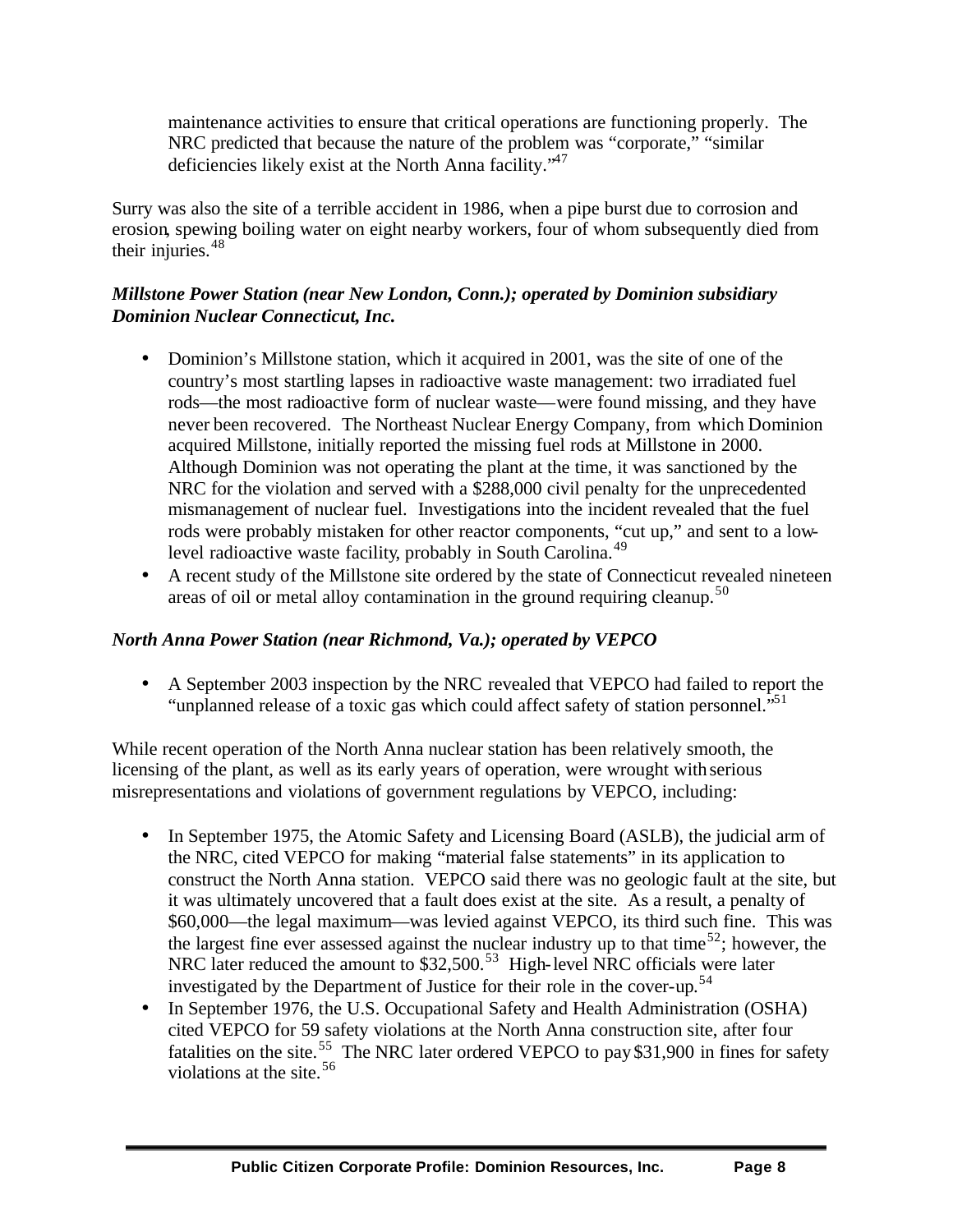- In September 1979, radioactive gas was discharged into the air after a series of malfunctions triggered a shutdown of North Anna's Unit 1 reactor.<sup>57</sup>
- In May 1980, Unit 1 malfunctioned again and was shut down when operators were unable to close an essential water valve. A second malfunction a couple of hours later caused the activation of the emergency cooling system.<sup>58</sup>
- In June 1987, tubing ruptured inside one of Unit 1's steam generators, resulting in the release of radioactive gas into the atmosphere for over an hour and forcing the shutdown of the reactor.<sup>59</sup>
- In January 1994, the NRC issued a notice of violation and proposed a \$15,000 civil penalty against VEPCO for violating safe ty regulations at North Anna. Under testing, the emergency backup system for pumping cooling water into one of the reactors had failed twice. $60$

# **Plans for Nuclear Expansion**

Despite this rough history of nuclear plant operation, Dominion's plans for nuclear expansion are evident from its recent designs to acquire licenses for at least one new nuclear reactor at its North Anna site, as well as efforts to buy another nuclear plant and extend the licenses of the reactors it currently operates.

#### *New Reactors*

On September 25, 2003, Dominion submitted an application to the NRC for an Early Site Permit (ESP) for a potential reactor location at its North Anna nuclear station in central Virginia. If the NRC grants Dominion an ESP, it will then be able to seek a combined Construction and Operating License (COL) at any time in the next ten to twenty years (with the opportunity for a ten- to twenty-year renewal) for one or two reactors at the North Anna site without having to revisit site-specific licensing criteria. Under the DOE's *Nuclear Power 2010* program—a plan to expedite the licensing and construction of new nuclear power plants—taxpayers will pay up to half the cost of Dominion's ESP application as part of a "public-private partnership."<sup>61</sup> The DOE expects to spend up to \$15 million<sup>62</sup> of taxpayers' money on three ESPs, of which Dominion's is one. Public Citizen, the Blue Ridge Environmental Defense League (BREDL), and the Nuclear Information and Resource Service (NIRS) are engaged in a legal intervention in the licensing hearing for Dominion's ESP.

The primary concern of the intervenors is the potential impact of one or two more reactors on Lake Anna, the man-made lake created for cooling purposes at the North Anna nuclear station. Initially, Dominion proposed to build two very large reactors with once-through cooling systems, but the company has since revised its application, instead planning to build one reactor with a dry cooling tower. Yet even one additional reactor would have a detrimental effect on aquatic life in the lake and on public recreation. The Virginia Department of Environmental Quality (VDEQ) stated in a letter to Dominion that the water drawdown required to serve additional generation capacity would "adversely affect lake access, and local economic conditions in the process."<sup>63</sup> The VDEQ is also concerned that another reactor would degrade conditions for aquatic life downstream because of the voluminous water intake required for such an operation.<sup>64</sup> While the NRC's Atomic Safety and Licensing Board affirmed the role of the citizens' groups in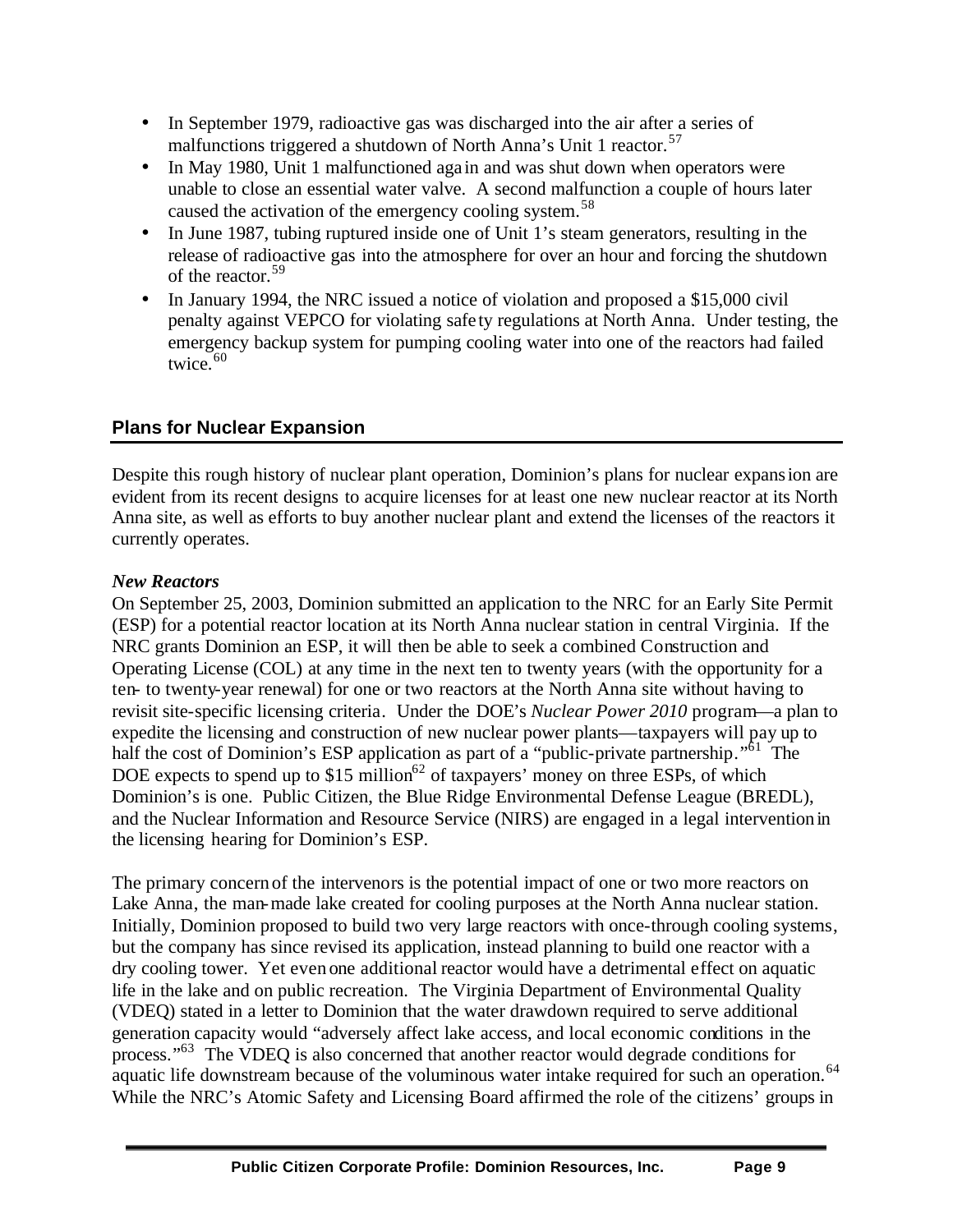the licensing proceedings, it rejected all contentions brought against Dominion's plan except for the challenge that a new reactor would harm Lake Anna's population of striped bass, a popular sport fish. 65

Dominion has supplemented this application by leading an industry consortium that applied to the DOE on March 17, 2004 for taxpayer funds to pay for up to half of the consortium's COL application expenses. 66 The funding is also through the DOE's *Nuclear Power 2010* program. The consortium—which includes the engineering firms Hitachi America, Bechtel Corp., and Atomic Energy of Canada, Ltd—referenced the North Anna station as a model in studying the feasibility of building a new reactor.<sup>67</sup> The predicted cost of the COL permitting process is \$500 million, of which the federal government will pay up to \$250 million and Dominion would pay roughly \$61 million.<sup>68</sup>

#### *License Renewals, New Acquisitions, and Waste Storage Expansion*

Dominion operates three nuclear power stations: North Anna, with two reactors; Surry, with two reactors; and Millstone, acquired in 2001, with two operating reactors and one decommissioned reactor. In March 2003, the operating licenses for the reactors at North Anna and Surry were renewed by the NRC, extending their legal period of operation beyond 2030.

The license renewal application for the Millstone station is currently under review. A citizens' group, the Connecticut Coalition Against Millstone, petitioned to intervene in the license renewal proceeding for operation of the plant, but the NRC licensing board assigned to the project ultimately denied the petition. <sup>69</sup>

Despite an apparent conflict of interest, Dominion has hired Connecticut state Sen. Melodie Peters to work as a public relations consultant for the Millstone license renewal. Sen. Peters, whose term will end this year, is the co-chairperson of the Senate's Energy and Technology Committee, and she was a major proponent of Connecticut's 1998 energy deregulation law, which paved the way for Dominion to acquire the Millstone nuclear power station.<sup>70</sup> Dominion's recent public relations efforts—possibly to promote Millstone's license renewal have included hosting a tour at the plant for a group of children from the 2004 Tunza International Children's Conference on the Environment, a United Nations event initiated by the 1992 Rio Earth Summit. Dominion put up \$10,000 to cosponsor the event, which was held in Connecticut. 71

Dominion is also seeking to expand its nuclear generating capacity. The company intends to purchase the Kewaunee nuclear power plant near Green Bay, Wisconsin, and the NRC recently approved the transfer of the Kewaunee operating license to Dominion.<sup>72</sup> According to Wisconsin's Nuclear WatchDog—a project of the Madison branch of the public health organization Physicians for Social Responsibility—the sale of Kewaunee to Dominion would deny the people of Wisconsin their ability to effectively regulate and ensure the safe operation of the plant by eviscerating the oversight powers of the Wisconsin Public Service Commission (PSC).<sup>73</sup> The Citizens' Utility Board of Wisconsin also opposes sale of the facility, arguing that ceding the plant to Dominion would not be in the best interests of Wisconsin ratepayers.<sup>74</sup> Dominion has objected to a condition of the sale that would maintain state jurisdiction over the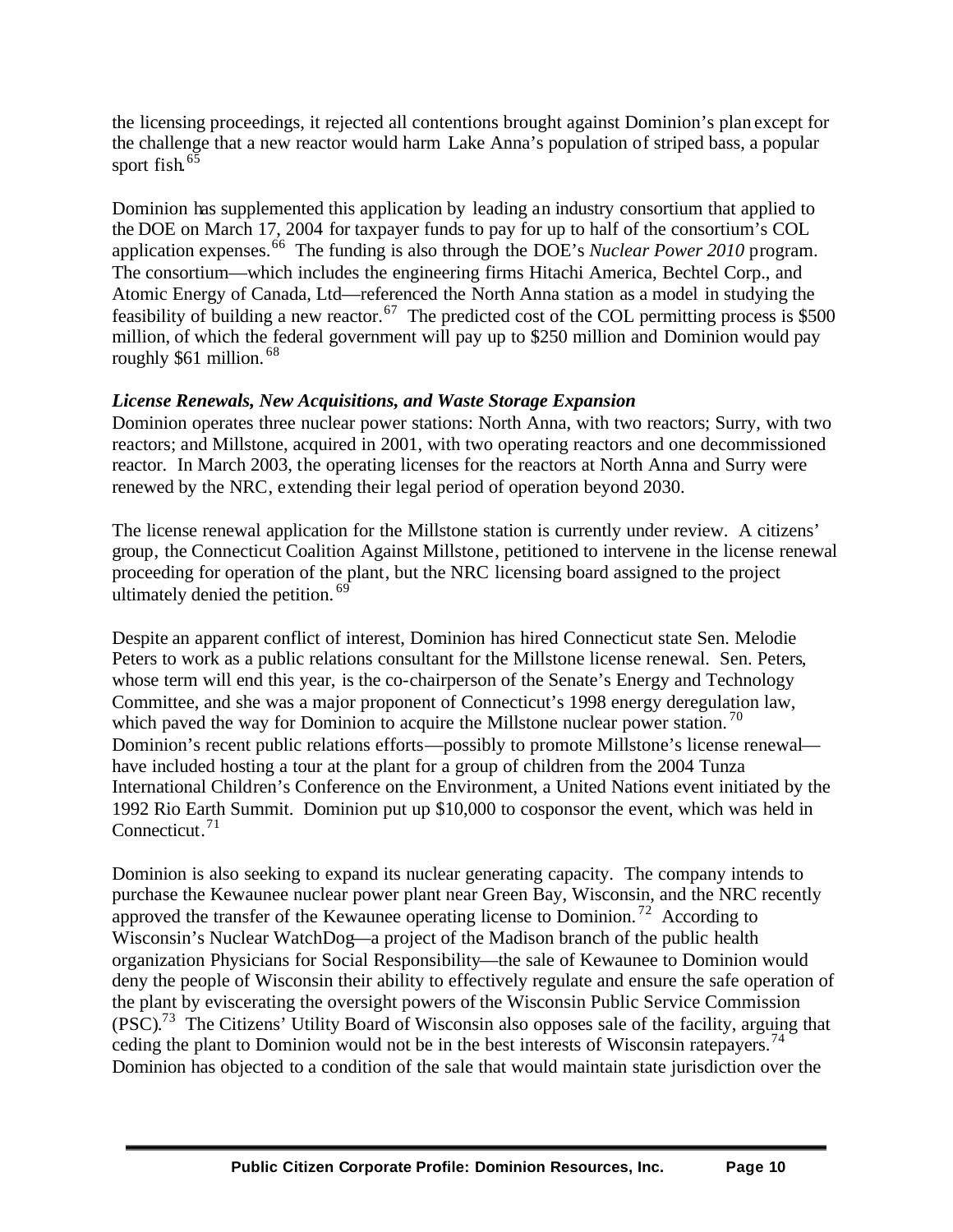plant, currently owned by the Wisconsin Public Service Corporation and Wisconsin Power and Light Co., a subsidiary of Alliant Energy.<sup>75</sup>

The legacy of deadly irradiated nuclear fuel haunts the nuclear industry, with no acceptable solution, as it continues to pile up at nuclear sites around the country. Dominion has discovered no magical solution to the problem: the company is planning to expand the storage facility for irradiated (or "spent") fuel at its Surry station, which would allow Dominion to store its exhausted uranium fuel rods through the year  $2019$ .<sup>76</sup> Moreover, a Connecticut government agency recently granted Dominion a permit to construct a two-acre "dry cask" storage facility at Millstone to accommodate the glut of nuclear waste that is overflowing the plant's existing capacity.<sup>77</sup> Meanwhile, the company is party to a lawsuit against the DOE for its failure to construct a nuclear waste repository to store nuclear plant operators' irradiated fuel, a project for which ratepayers have been paying millions of dollars in fees to the Nuclear Waste Fund.<sup>78</sup>

Dominion is planning to expand not only its nuclear holdings, but its possessions in other energy sectors as well. For example, the company is seeking a permit to build a 600-megawatt coalfired power plant in Conneaut, Ohio,  $^{79}$  and it has reached a preliminary deal to buy three fossil fuel-burning plants—with a total generating capacity of 2,839 megawatts—in New England.<sup>80</sup> The company has also recently announced plans to buy a 310-megawatt gas-fired power plant, an 80-megawatt wood-burning plant, and a 138-megawatt coal-fired plant, all in the state of Virginia. Dominion's acquisition of these plants is designed to lower the collective cost of its long-term power purchase contracts in an attempt to improve its competitive position—and hence make more money—in the forthcoming deregulated energy market in Virginia.<sup>81</sup> With regard to asset acquisition, the company assures its investors that "Dominion investigates any opportunity that may increase shareholder value…with an objective to enter into transactions that would be immediately accretive to earnings per share.<sup>82</sup>

# **Expanding Dominion's Domain: Electric Utility Restructuring in Virginia**

Beyond Dominion's new plants and acquisitions, the company's aggressive promotion of Virginia's electric utility deregulation demonstrates its ceaseless drive to expand its domain and thus its profits. Deregulation—fiercely sought by public utility holding companies and touted as a way to lower electric rates through competition—has not developed as predicted by its promoters. The low rates never materialized, and market-manipulation scandals have plagued freshly-deregulated markets, most spectacularly in the Enron-orchestrated California energy crisis of 2000. Deregulation has gone so badly, in fact, that most states that were considering it have abandoned their plans in recent years: 32 states have either repealed, delayed, suspended, or ceased considering electric restructuring legislation. <sup>83</sup> Nevertheless, Dominion has obstinately advocated deregulation in Virginia, against all evidence that it will not benefit consumers and even protest from Virginia's utility regulators.

# *Dominion Pushes for Deregulation and Rate Caps*

Dominion has been recognized as "one of the driving forces"<sup>84</sup> behind the passage of the 1999 Virginia Electric Utility Restructuring Act, and it remains a vehement proponent of the law, despite warnings from state officials about the extreme harm that could befall consumers if the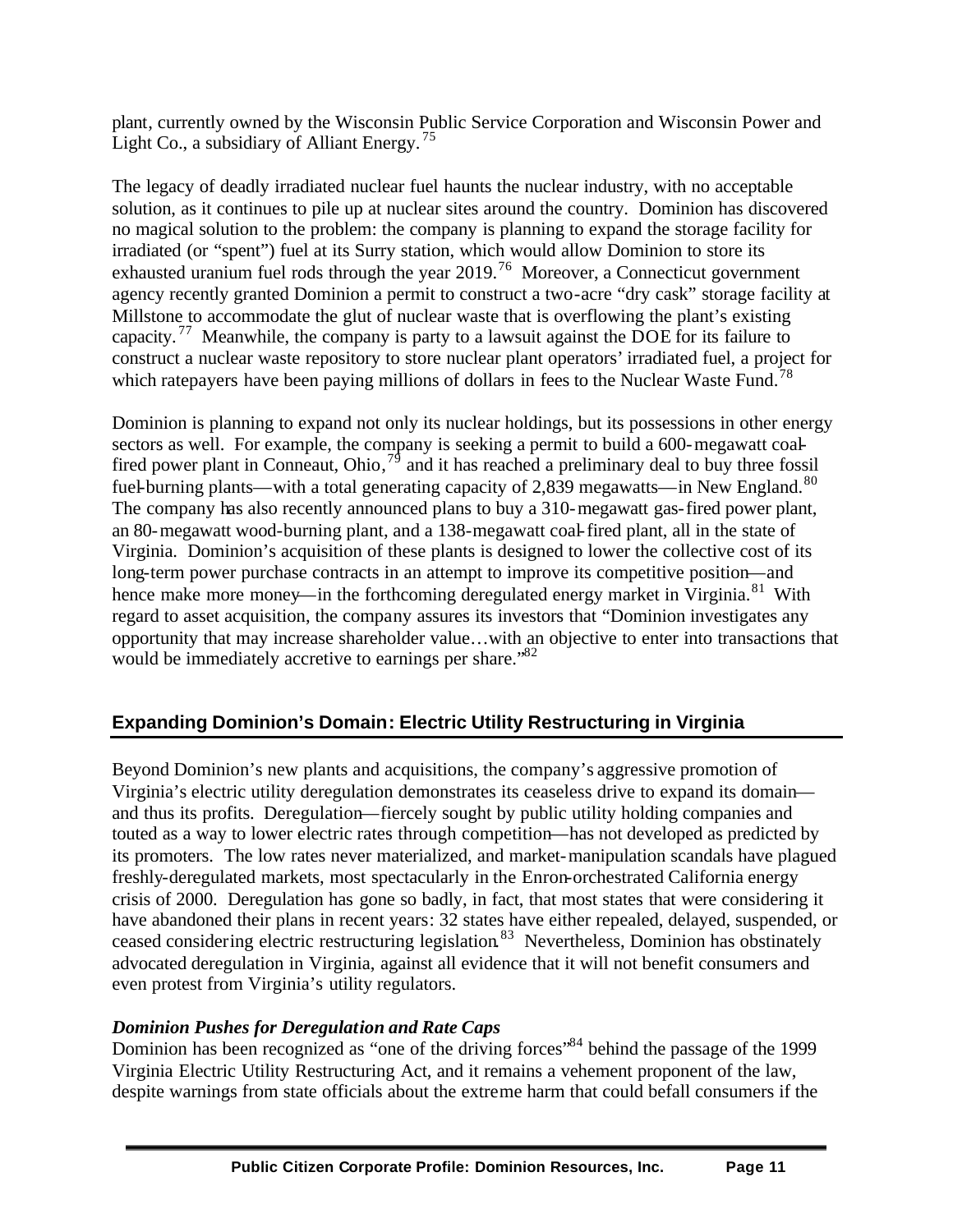law is fully implemented. (Virginia is in the midst of a period of transition period to a deregulated electric market, the end of which is set by the Act at mid-2007.) The restructuring law is designed to introduce competitive retail markets for electricity in Virginia instead of the current system of regulated monopolies. Deregulation would free Dominion from the yoke of Virginia state regulators, allowing it to generate and sell electricity to whomever it wants at whatever price the market will bear. The profit incentive under deregulated markets has compelled companies to engage in wanton manipulation of electricity supply; such practice would be well within Dominion's power in a retail market, since it has such broad control over electricity generation, transmission, distribution, and trading.

Virginia's own State Corporation Commission (SCC), in its 2003 annual report to the governor and state legislature on the state of electric utility restructuring in Virginia, recommended a suspension of the 1999 Virginia Electric Utility Restructuring Act, calling such a move necessary in order to "preserve Virginia's authority."<sup>85</sup> The SCC expressed its strong skepticism at the consumer benefits of electric deregulation, suggesting that its research has left it with "substantial doubt as to the ability of retail electric competition to provide…lower prices for Virginians than would have been charged under the traditional regulation of the industry."<sup>86</sup> As evidence, the SCC cites the lack of consumer benefits realized in other deregulated markets,  $87$ and asserts further that "[i]t is in the public interest to avoid ceding jurisdiction over transmission, generation, reliability, and, ultimately, the cost of power, to federal regulators and regional entities."<sup>88</sup> Even Dominion has admitted the "sluggish pace"<sup>89</sup> at which its imagined competitive electric supply market has developed; the company was forced to abandon an electric retail choice pilot program in February 2004 for lack of alternative electricity suppliers willing to participate. $90$ 

Yet Dominion has remained steadfast in its support for electric deregulation. In remarks before the Virginia Commission on Electric Utility Restructuring—a body of the Virginia General Assembly—Thomas F. Farrell, Dominion's president and chief operating officer, said that Dominion strongly opposes "any and all efforts to suspend the [Virginia Electric Utility Restructuring] Act," calling such proposals "purely and simply anti-consumer legislation."<sup>91</sup>

But Dominion has proven remarkably adept at purposely confusing its personal and shareholder interest with that of the consumer. For example, Dominion has touted the consumer benefits of capping electricity rates at the onset of Virginia's electric retail market, suggesting that this will compel utilities to reduce costs and become more efficient.<sup>92</sup> At the same time, however, a Wall Street investment firm, Morgan Stanley, has reported that the legislation mandating rate caps until 2011 is good news for Dominion investors, predicting that the cap will result in a \$1.50 per share increase of Dominion's value, since Dominion's electric transmission division will be able to purchase power from its generation division at a set rate in a virtual monopoly while potentially having access to cheaper power generated by Midwestern plants under deregulation.<sup>93</sup> Dominion calls operating under capped rates a "competitive advantage because savings from productivity gains go to the bottom line."<sup>94</sup>

Moreover, Dominion has convinced the Virginia legislature that it is entitled to recover the "stranded costs" incurred from the transition from a regulated electricity distribution system to a deregulated electricity market. Dominion claims that it has made capital investments under state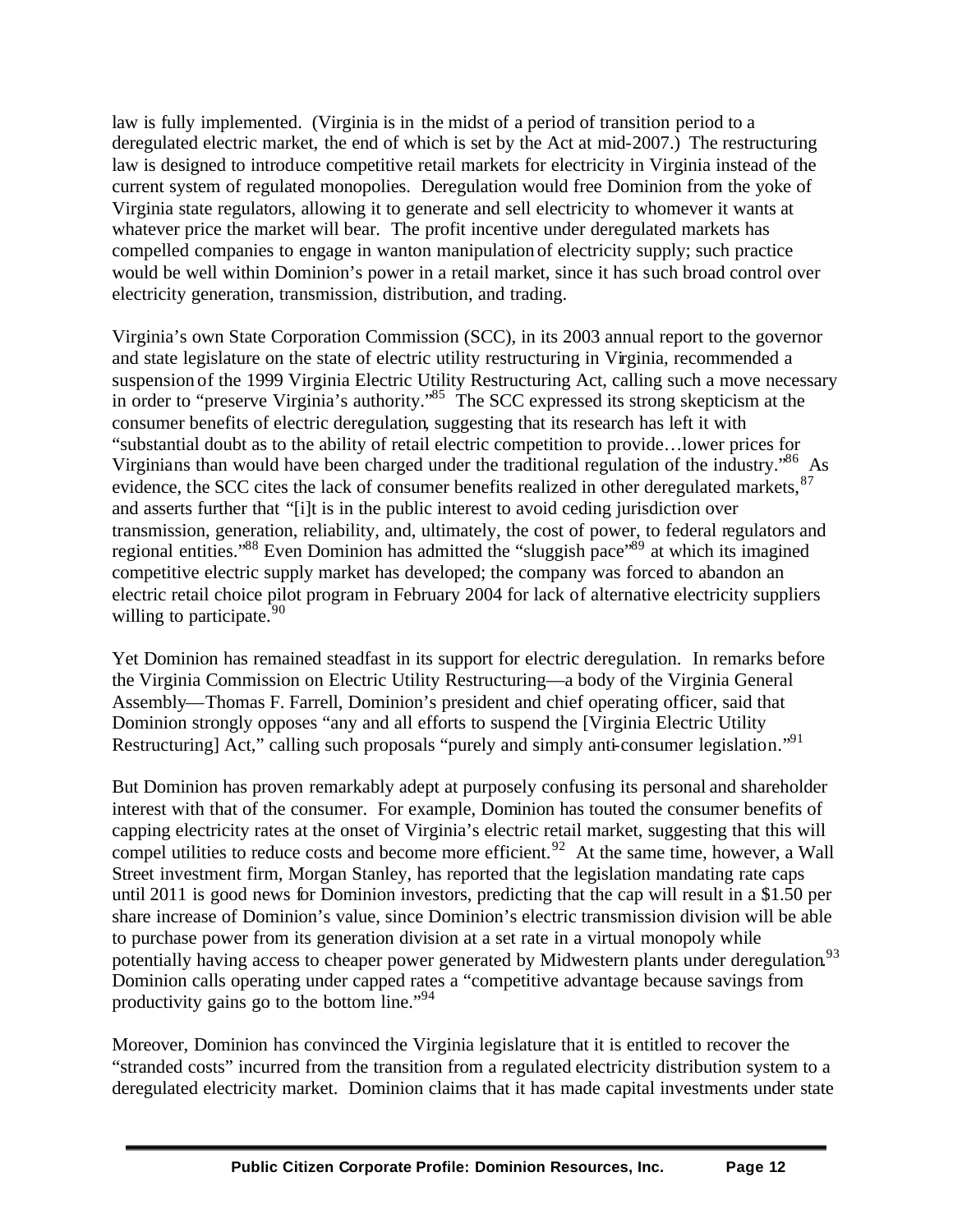regulation that will be uneconomical in a deregulated environment, leaving it "stranded" in the new electricity market with costs it would not have incurred were it not for erstwhile directives from the state.<sup>95</sup> Despite the fact that Dominion lobbied for Virginia's electric deregulation legislation, its shareholders will not be liable for any "competitive transition" costs. Thanks to Dominion's friends in the Virginia General Assembly, this will instead befall Dominion's ratepayers, even though the company has considerable funds available for the "recovery" of these stranded costs and the retail competition that was supposed to curb Dominion's profits has not yet materialized.<sup>96</sup> Even those who have chosen to switch to another electricity provider will be saddled with "wires charges" for using Dominion's transmission lines to get their power.<sup>97</sup> Despite this huge windfall, Dominion's COO Thomas Farrell disingenuously told Virginia legislators that the electric restructuring act has "shifted the financial burden from the customer to our shareholders," leaving the company with the responsibility to meet its obligations "without asking for more money from their customers."<sup>98</sup>

#### *Dominion Applies to Join the PJM Electric Interconnection*

In the spring of 2004, Dominion's electric utility subsidiary, VEPCO, applied to the FERC to join the PJM Interconnection, L.L.C., a "Regional Transmission Organization" (RTO) that operates an enormous competitive wholesale electricity market in the Northeast and parts of the Midwest, including Delaware, Illinois, Maryland, New Jersey, Ohio, Pennsylvania, Virginia, West Virginia and the District of Columbia.<sup>99</sup> Per the requirements of Virginia's electric restructuring law, Dominion had previously filed an application with the Virginia SCC in June 2003 to join PJM.<sup>100</sup> At the time that Dominion and PJM reached an agreement on the merger, in 2002, then president and chief executive officer Edgar M. Roach, Jr. said that the "established wholesale electricity markets covered by the PJM Interconnection will provide access to a larger competitive market..."<sup>101</sup> This statement—combined with recent power plant acquisitions and the quest to attain preliminary licenses for new nuclear reactors—indicates that Dominion is thirsty for an export market for the electricity it generates, despite whatever consequences such generation might have for local authorities who want to maintain some measure of control over the utilities producing power in their districts. By joining PJM, Virginia will very likely become an exporter of power through Dominion, since the state's electricity rates are cheaper than the PJM average. Virginia's retail electric rates are 5.5 percent lower than the PJM average (6.3 cents per kilowatt/hour versus 6.7 cents per KwH).<sup>102</sup> Indeed, Virginia's SCC has expressed wariness over the prospect of Virginia customers losing priority transmission service, which the FERC considers undue discrimination in a deregulated market.<sup>103</sup> This situation has prompted the *Richmond Times-Dispatch* to question, "If, as the [FERC] suggests, states can pull no strings to protect their native load, then can PJM brown-out rate-paying Virginians to avert a blackout elsewhere?"<sup>104</sup>

In its report to Virginia government officials, the SCC specifically recommended a suspension of the portion of the 1999 Virginia Electric Utility Restructuring Act that requires electric utilities to join or create RTOs such as PJM.<sup>105</sup> The SCC called such a suspension necessary as a "means" to best preserve Virginia's jurisdiction."<sup>106</sup>

#### *Legislative Discipline*

The critical SCC has recently been reprimanded by Virginia lawmakers, who eviscerated the Commission's authority to perform independent environmental reviews before issuing operating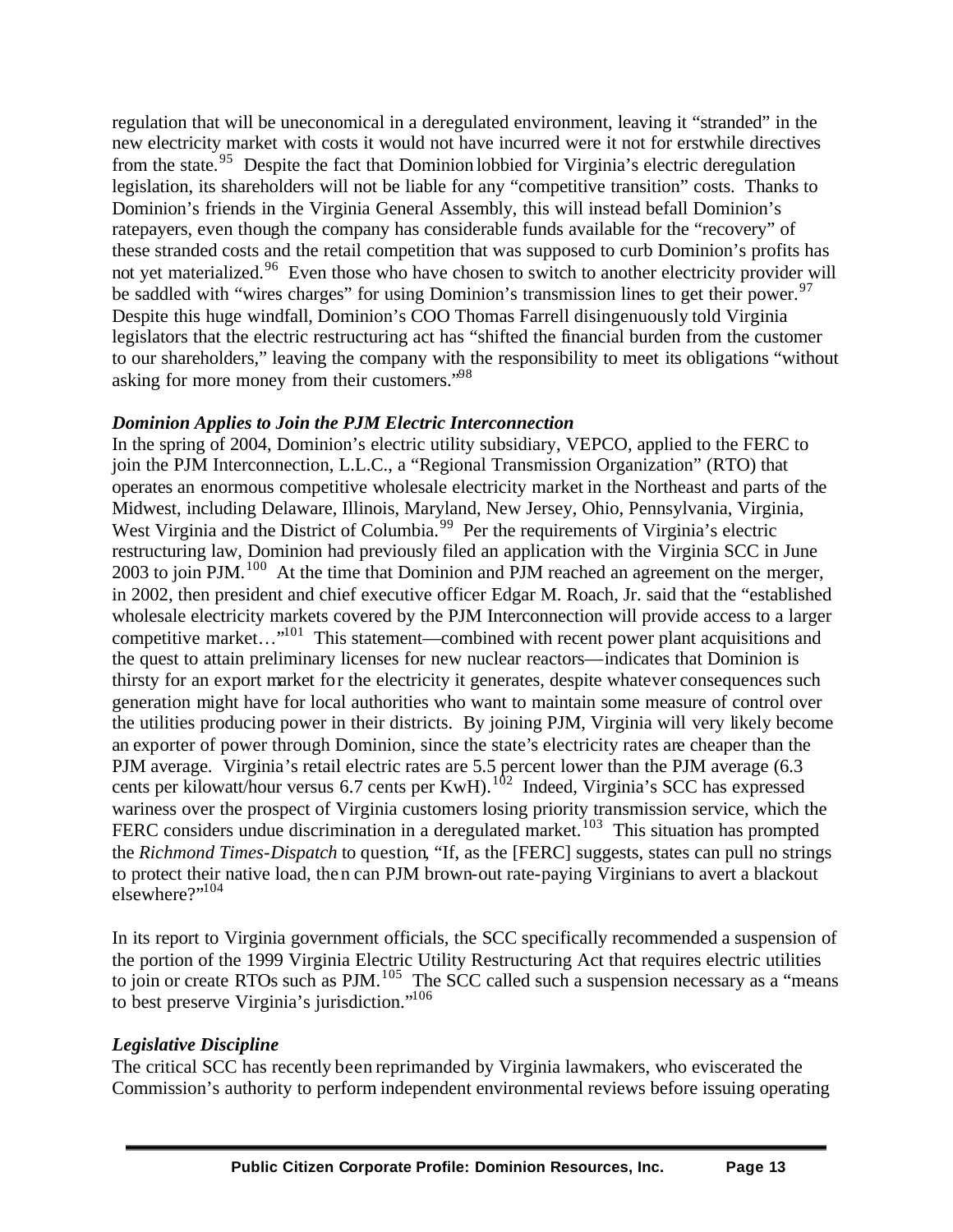licenses to companies proposing new electric generating plants. Legislators also barred the SCC from issuing licenses to new power plants in certain polluted areas that are contingent upon environmental reviews.<sup>107</sup> The Chief Patron of this legislation was state Sen. Thomas K. Norment, a Republican from the third district who had recently been treated to two hunting trips—one all the way to the Arctic Circle—by Dominion, which picked up the nearly \$5,000 tab.<sup>108</sup> Norment was also Chief Patron of the Virginia Electric Utility Restructuring Act, which he is credited with authoring, although it appears that he is merely a vessel for Dominion-crafted legislation.  $109$ 

#### **The Eminent Domain of Dominion**

When it comes to exercising dominance in the domain of the energy industry, Dominion is an eminent player. The company has demonstrated a remarkable ability to exert influence over lawmakers and public officials, and its aggressive asset acquisition and expansion of market territory are the marks of a company bent on maximizing profit, regardless of the effects on its ratepayers or the public.

The company is positioning itself to develop new nuclear generating capacity at time when the enormous waste and security problems of this technology are far from resolved. Meanwhile, the company is buying up fossil-fuel power plants giving scant attention to renewable energy, with a mere seven percent of its electric-generation capacity coming from renewable sources, almost all of which are hydro. $110$ 

Government regulators have not been completely blind to Dominion's misdeeds, but, unfortunately, the company's incredible influence over public officials has thwarted government efforts to protect consumers from the abuses of companies like Dominion.

Dominion does not shy from playing the game, so to speak, in the infamously ruthless energy industry. The result may make the company's shareholders happy, but ratepayers and the general public may suffer the brunt of the effects stemming from the behavior of this markethungry company.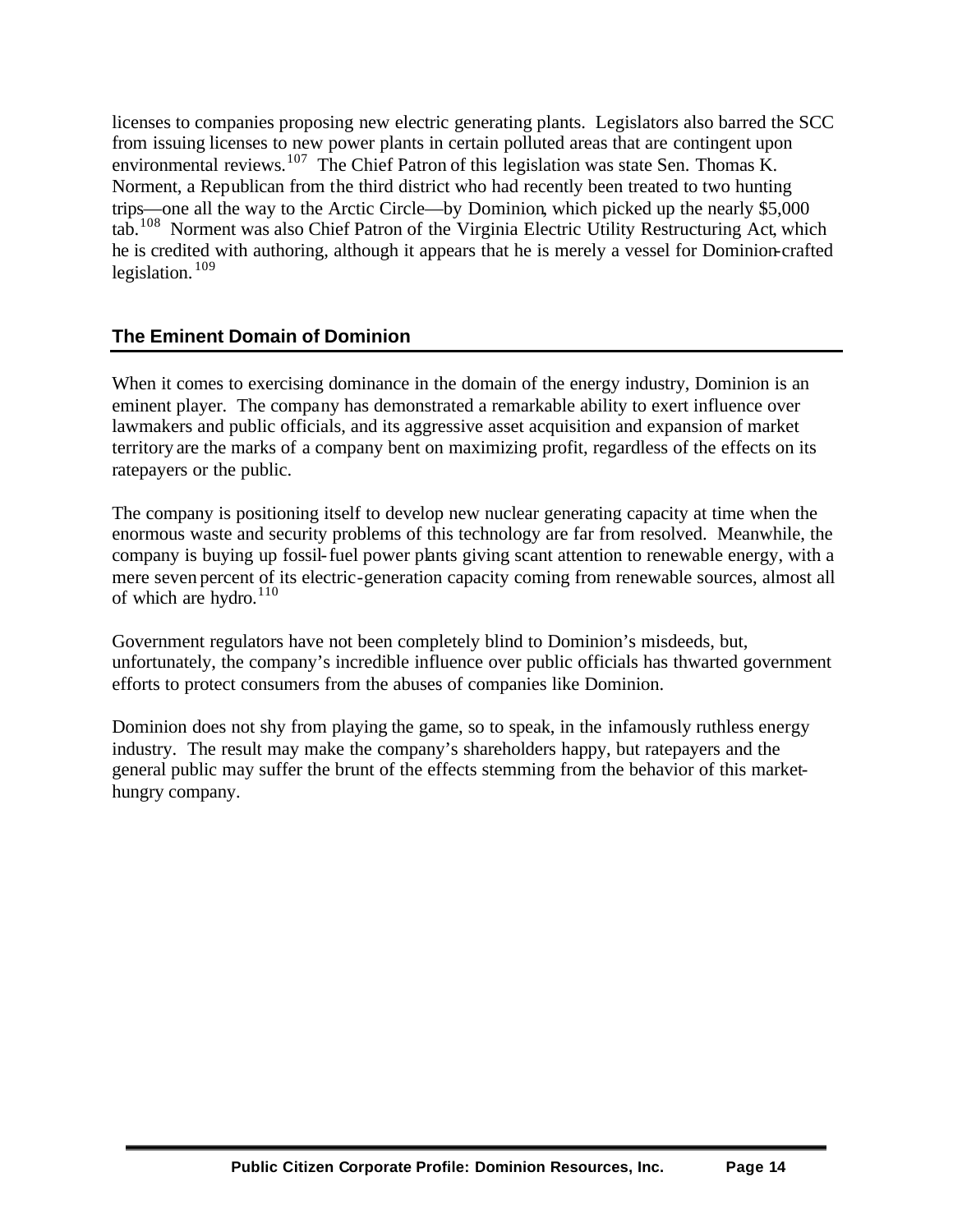#### **Endnotes**

 $\overline{a}$ 

<sup>1</sup> Most of the information in this section is drawn from Dominion's 2003 Annual Report, its 2003 annual "Form 10-K" filing with the U.S. Securities Exchange Commission (much of which is identical to the annual report), and a fact sheet produced by Dominion called "Facts About Dominion, 2004 Edition: Based on Data as of December 31, 2003," as well as general information available on the Web site of Dominion, <http://www.dom.com>.

<sup>5</sup> Dominion Resources, Inc., Form 10-K, U.S. Securities and Exchange Commission, 2003, 22.

<sup>6</sup> *Opensecrets.org – Money in politics data*, Center for Responsive Politics, 26 Sept. 2004

<http://www.opensecrets.org/>.<br><sup>7</sup> Dominion's aggregate lobbying expenditures are listed in the biannual lobbying report it is required to file, per the Lobbying Disclosure Act of 1995. The reports may be viewed on the Web site of the United States Senate Office of Public Records, < http://sopr.senate.gov/>. Dominion's lobbying expenditures through 2000 are also posted on *Opensecrets.org – Money in politics data*, the Web site of the Center for Responsive Politics,

<http://www.opensecrets.org/lobbyists/index.asp>.

<sup>8</sup> *Opensecrets.org – Money in politics data*, Center for Responsive Politics, 2 Jan. 2001,

<http://www.opensecrets.org/2000elect/other/bush/transitioncmtes2.asp>.

<sup>9</sup> "Va.'s New Power Couple: George and Susan Allen," *The Virginian-Pilot and The Ledger-Star* [Norfolk, Va.] 11 April 2003: B8.

<sup>10</sup>Tyler Whitley, "Allen Defends Wife's Role; Predicts 'Outstanding' Job in Dominion Role," The Richmond Times-*Dispatch*, 16 April 2003: B3.

<sup>11</sup> *Opensecrets.org – Money in politics data*, Center for Responsive Politics, <http://www.opensecrets.org >.

<sup>12</sup> Stephen Koff and Mark Naymik, "Republicans face challenges in New York," *The Plain Dealer*, 29 Aug. 2004: A1.

<sup>13</sup> *Opensecrets.org – Money in politics data*, Center for Responsive Politics, <http://www.opensecrets.org >.

<sup>14</sup> Commonwealth of Virginia, State Corporation Commission, Report to the Commission on Electric Utility Restructuring of the Virginia General Assembly and the Governor of the Commonwealth of Virginia , *Status Report: The Development of a Competitive Retail Market for Electric Generation within the Commonwealth of Virginia* (2003).

<sup>15</sup> Lobbyist Registration Database of the Virginia Secretary of the Commonwealth, Anita Rimler, 25 July 2004, <http://www.commonwealth.virginia.gov/Lobbyist/database.cfm>.

<sup>16</sup> Tyler Whitely, "Lobbying Costs Top \$13 Million," *The Richmond Times-Dispatch*, 24 July 2004: B7.

<sup>17</sup> Greg Edwards, "Executives of Richmond, Va.-Based Dominion Resources Receive Hefty Raises," *Richmond Times-Dispatch*, 16 March 2003.

<sup>18</sup> Telephone conversation with Brian McCarthy, deregulation coordinator for the Utility Workers Union of America, 30 Sept. 2004.

<sup>19</sup> "Open Letter to Institutional Investors at Dominion Resources," Letter from the Utility Workers Union of America to investors, 1 April 2004.

<sup>20</sup> Greg Edwards, "Union seeks oversight on Dominion pay," *Richmond Times-Dispatch*, 24 March 2004: C1.

<sup>21</sup> Greg Edwards, "Dominion Resources investors reject shareholder approval of pay," *Richmond Times-Dispatch*, 24 April 2004.

 $^{22}$  Isobel Weill, et al., Plaintiffs, v. Dominion Resources, Inc., et al., Defendants, U.S. District Ct., E.D. Virginia, Richmond Division, 875 F.Supp. 331, 1994.

<sup>23</sup> Robert S. McIntyre and T.D. Coo Nguyen, "Corporate Income Taxes in the Bush Years," Citizens for Tax Justice and the Institute on Taxation and Economic Policy, September 2004: 3, 27, 29, 51.

<sup>24</sup> Patricia Daddona, "Waterford OKs Spending More On Legal Battle In Its Tax Case Dominion," *The Day* [New London, Conn.] 15 July 2004; the pending case is Dominion Nuclear, et al. v. Town of Waterford, 2004 WL 944759 (Conn.Super.), Super. Ct. of Conn., Judicial District of New London, 2004.

<sup>25</sup> James Engelmann et al. v. Dominion Nuclear Connecticut, Inc. et al., Super. Ct. of Conn., 2002 WL 491715 (Conn.Super.), 2002.

 $2$  Annual Report 2003, Dominion Resources, Inc., 25.

<sup>3</sup> Ibid., 25.

<sup>&</sup>lt;sup>4</sup> Arbitragers exploit price discrepancies in different markets to profit from virtually simultaneous purchase and sale of securities or currency.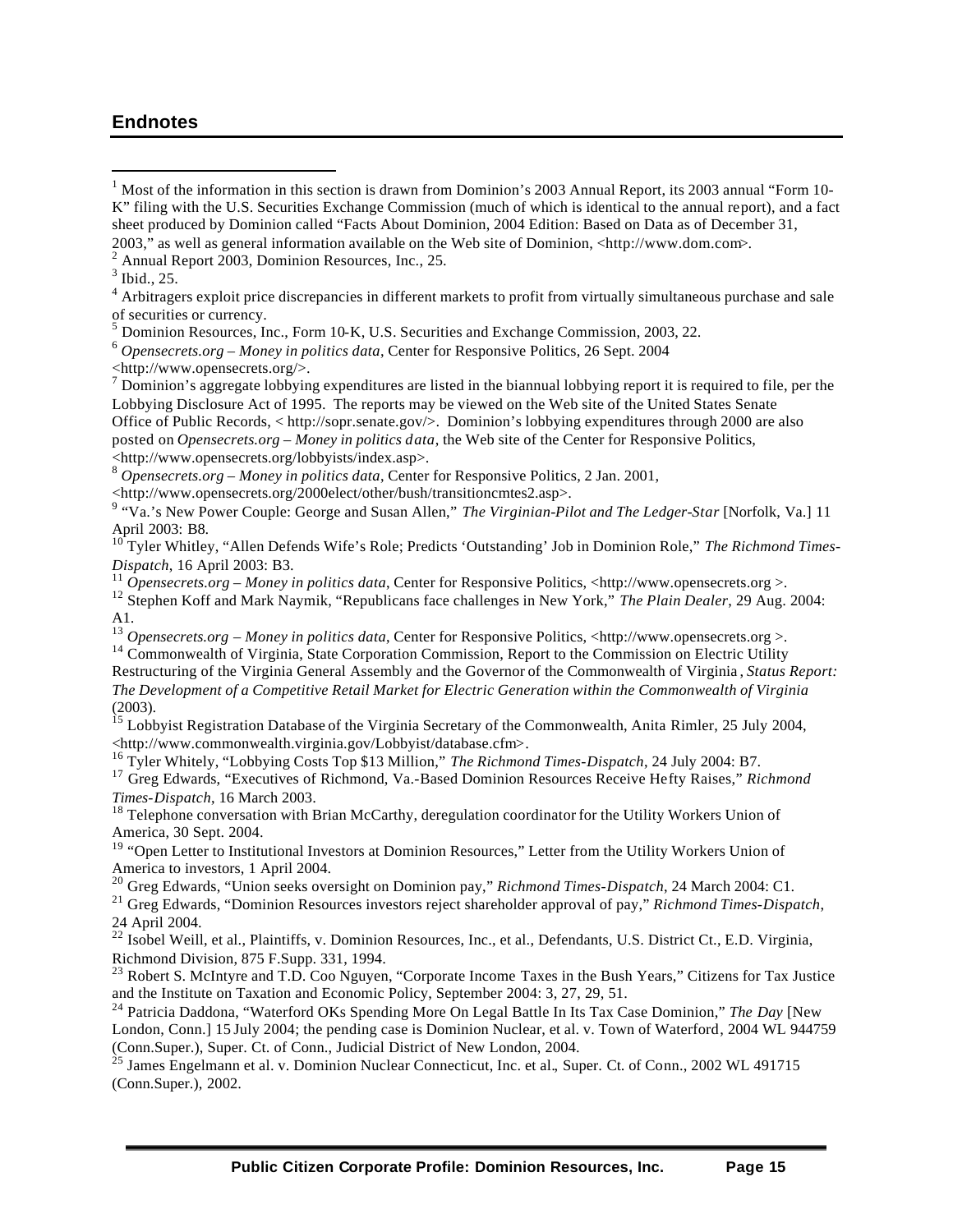$26$  The alternative to the once-through cooling system is the use of cooling towers, which employ outside air to cool water heated by the reactor. In contrast, once-through systems use water for quenching, consuming and release vast quantities of river or lake water.

<sup>27</sup> State of Connecticut, Dept. of Public Health, Connecticut Tumor Registry, *Cancer Incidence in Connecticut Counties, 1995-1999* (Hartford, Conn.: State of Connecticut, Jan. 2004) 6.

<sup>28</sup> Diane Scarponi, "Millstone Booklet Unchanged After Critical Report," *The Day* [New London, Conn.] 11 June 2004.

<sup>29</sup> J. B. Vaughan et al. v. Virginia Electric and Power Company, Supreme Ct. of Appeals of Va., 211 Va. 500, 178 S.E.2d 682, 1971.

 $30$  Rappahannock League for Environmental Protection, Inc., et al. v. Virginia Electric and Power Company et al., Supreme Ct. of Va., 216 Va. 774, 222 S.E.2d 802, 1976.

 $31$  Wiley Vick Fisher, Jr., et al., for themselves and on behalf of all others similarly situated, Plaintiffs, v. Virginia Electric and Power Company and Dominion telecom, Inc., Defendants, U.S. District Ct., E.D. Virginia, Richmond Division, 217 F.R.D. 201, Docket No. 3:02cv431, 2004.

<sup>32</sup> "Dominion Agrees to Settlement," [Press Release] Dominion Resources, Inc., 5 May 2004.

 $\overline{a}$ 

<sup>33</sup> U.S. Federal Energy Regulatory Commission, "Order Approving Stipulation and Consent Agreements: Dominion Resources, Inc.; Dominion Transmission, Inc.; Dominion Energy Clearinghouse; Northern Illinois Gas Company; and Columbia Gas Transmission Corporation," Docket No. IN04-2-000, 2 Aug. 2004; "Commission Accepts \$8.1 Million to Resolve Improper Sharing of Gas Storage Inventory Information," U.S. Federal Energy Regulatory Commission [News Release] 2 Aug. 2004.

<sup>34</sup> "U.S. Announces Largest Clean Air Act Settlement with Utility – VEPCO Agrees To Spend \$1.2 Billion To Clean Up Power Plants," [Media Advisory] U.S. Department of Justice and U.S. Environmental Protection Agency, 21 April 2003. Relevant Clean Air Act statutes are at 42 U.S.C. §§ 7470-7492. This settlement came even as the EPA was moving to revise its NSR rules in a way that may introduce loopholes allowing electricity-generating facilities to avoid enforcement actions for NSR violations. The NSR violation notice to VEPCO was issued under the Clinton administration.

<sup>35</sup> "Notice of Violation III-00-003-WV Issued to Mount Storm Electric Generating Station Plant Identification # 54-023-00003," U.S. Environmental Protection Agency, Region III, 24 April 2000.

<sup>36</sup> United States of America, et al. v. Virginia Electric and Power Company [Consent Decree] U.S. Dist. Ct., Eastern District of Virginia, 2003.

<sup>37</sup> Kenneth W. Betz, "U.S. announces big Clean Air settlements amid controversy," *Energy User News*, 28.6, 1 June 2003: 1.

<sup>38</sup> United States of America, et al. v. Virginia Electric and Power Company [Consent Decree] U.S. Dist. Ct., Eastern District of Virginia, 2003.

<sup>39</sup> "America's Dirtiest Power Plants: Plugged into the Bush Administration," Environmental Integrity Project and Public Citizen's Congress Watch, May 2004; data fro m the Environmental Protection Agency's Emissions Tracking System (ETS) and Toxics Release Inventory (TRI) program.

<sup>40</sup> U.S. Dept. of Transportation, Research and Special Programs Administration, Office of Pipeline Safety, [Notice of Violation and Imposition of Civil Penalty] CPF No. 1-2001-1001.

<sup>41</sup> U.S. Dept. of Transportation, Research and Special Programs Administration, [Corrective Action Order] CPF No. 1-2003-1007 H, 20 Oct. 2003.

<sup>42</sup> Surry Power Station - NRC Inspection Report 05000280/2003008 and 05000281/2003008; Preliminary White Finding, EA-04-005, 2 Feb. 2004.

<sup>43</sup> Surry Power Station – NRC Integrated Inspection Report Nos. 05000280/2003005 and 05000281/2003005, 26 Jan. 2004.

<sup>44</sup> Surry Power Station - NRC Integrated Inspection Report Nos. 50-280/03-02 and 50-281/03-02, 25 April 2003.

<sup>45</sup> Final Significance Determination for a White Finding and Notice of Violation (NRC Special Inspection Report Nos. 50-280/01-06 and 50-281/01-06, Surry Power Station) EA -01-235, 21 Dec. 2001.

<sup>46</sup> Notice of Violation, Virginia Electric and Power Company, Surry Power Station (NRC Integrated Inspection Report 50-280/97-09, 50-281/97-09) 24 Dec. 1997.

<sup>47</sup> Notice of Violation and Proposed Imposition of Civil Penalty - \$55,000 (NRC Inspection Report 50-280/97-01 and 50-281/97-01) EA 97-055, 29 Aug. 1997; Sandra L. Figueroa, a secretary at the NRC, confirmed in an October 1, 2004 telephone conversation that VEPCO paid this fine on September 15, 1997.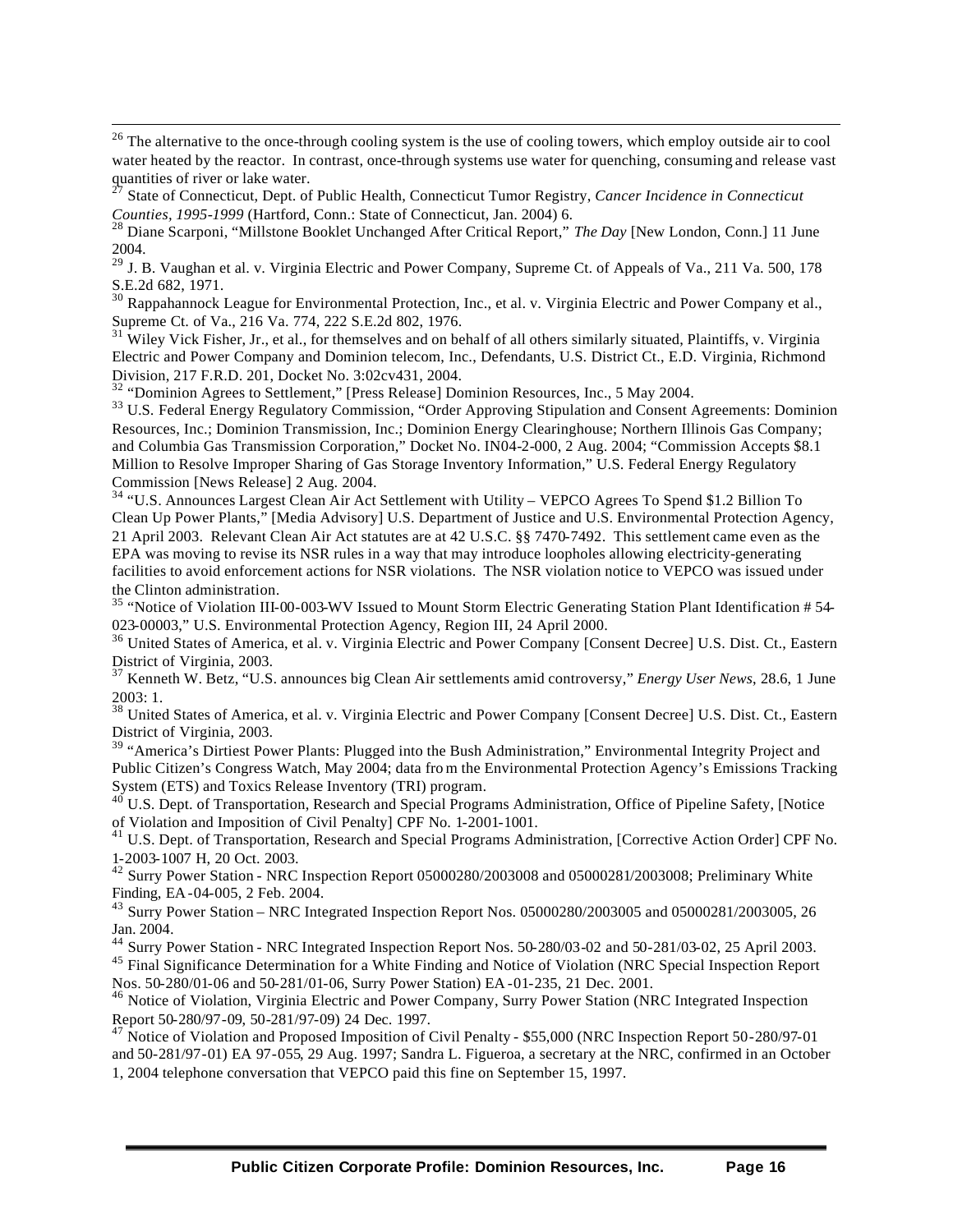<sup>48</sup> See U.S. Nuclear Regulatory Commission, Office of Inspection and Enforcement, Information Notice No. 86-106: FEEDWATER LINE BREAK, 16 Dec. 1986; see also Licensee Event Report, Accession # 8704130361, Docket No. 05000281, Surry Power Station, Unit 2, "Rx Trip and Main Feedwater Pipe Failure," 31 March 1987.

<sup>49</sup> Notice of Violation and Proposed Imposition of Civil Penalty - \$288,000 (NRC Special Inspection Report No. 50-245/01-013), EA-02-014, 25 June 2002.

<sup>50</sup> Patricia Daddona, "Chemicals In Ground At Millstone," *The Day* [New London, Conn.] 15 July 2004.

<sup>51</sup> North Anna Power Station – NRC Integrated Inspection Report No. 05000338/2003004 and No. 05000339/2003004, 27 Oct. 2003.

<sup>52</sup> Hal Willard, **"**Vepco Fined \$60,000 for A -Plant Fault," *Washington Post*, 12 Sept. 1975: A1.

<sup>53</sup> Hal Willa rd, "Nuclear Agency Fines Vepco," *Washington Post*, 13 Nov. 1976: D4.

 $\overline{a}$ 

<sup>54</sup> Joanne Omang, "U.S. Cover-Up Seen on Fault at Vepco Site," *Washington Post*, 1 Oct. 1977: A1.

<sup>55</sup> "59 Violations Found at Vepco's A-Plant," *Washington Post*, 28 Sept. 1976: C5.

<sup>56</sup> Athelia Knight, "Vepco Asks NRC to Drop \$31,900 Construction Fine," *Washington Post*, 30 Dec. 1976: B4; "Agency Orders Vepco to Pay \$31,900 Fine," *Washington Post*, 9 Feb. 1977: C6.

<sup>57</sup> Stephen J. Lynton and Thomas Grubisich, "Radioactive Gas Emitted By Va. Plant," *Washington Post*, 26 Sept. 1979: C1.

<sup>58</sup> Stephen J. Lynton, "Troubled Vepco Plant Shut Again; Valve Malfunction Leads to Closing of N. Anna Unit," Washington Post, 24 May, 1980: B1.

<sup>59</sup> Sandra Evans and Lynda Richardson, "Va. Reactor Shut Down After Leak; Tube at North Anna Recently Inspected," *Washington Post*, 16 July 1987:A1

<sup>60</sup> Michael Martz, "NRC Hits North Anna on Safety Flaw," *Richmond Times-Dispatch*, 11 Jan. 1994: C1.

<sup>61</sup> "Energy Secretary Abraham Announces Private-Public Partnership to Evaluate Sites for New Nuclear Plants in the United States; Energy Department Awards Funds to Dominion Resources, Entergy and Exelon to Demonstrate Early Site Permitting Process," U.S. Department of Energy [Press Release] 24 June 2002.

<sup>62</sup> U.S. Dept. of Energy, Office of Nuclear Energy, Science and Technology and its Nuclear Energy Research Advisory Committee, Subcommittee on Generation IV Technology Planning, *A Roadmap to Deploy New Nuclear Power Plants in the United States by 2010*, Vol. II, Main Report, Appendix J: "Near Term Deployment Roadmap Resource Needs," (Washington: U.S. Dept. of Energy, 31 Oct. 2001) J-1.

<sup>63</sup> Virginia Department of Environmental Quality, letter to Dominion Resources, Inc., 10 Feb. 2004, 11.

<sup>64</sup> Virginia Department of Environmental Quality, memo to Ellie Irons, Program Manager, Environmental Impact Review, 15 Jan. 2004, 5.

<sup>65</sup> "In the Matter of Dominion Nuclear North Anna, LLC (Early Site Permit for North Anna ESP Site," United States Nuclear Regulatory Commission, Atomic Safety and Licensing Board [Memorandum and Order: Ruling on Standing and Contentions] Docket No. 52-008-ESP, ASLBP No. 04-822-02-ESP, LBP-04-18, 6 Aug. 2004.

<sup>66</sup> Greg Edwards, "Funds Sought for Nuclear Reactor at North Anna, Va., Plant," *Richmond Times-Dispatch*, 1 April 2004.

<sup>67</sup> "Focus On The Groups Hoping To Build The Next US N-Plant," *NucNet: The World's Nuclear News Agency*, 21 May 2004. <http://www.worldnuclear.org>.

<sup>68</sup> Greg Edwards, "North Anna funds sought; Request is related to licenses for possible third nuclear reactor," *Richmond Times-Dispatch*, 1 April 2004: C1.

<sup>69</sup> "In the Matter of Dominion Nuclear Connecticut, Inc. (Millstone Nuclear Power Station, Units 2 and 3)," U.S. Nuclear Regulatory Commission, Atomic Safety and Licensing Board, [Memorandum and Order: Ruling on Standing and Contentions] Docket Nos. 50-336 and 50-423-LR, ASLBP No. 04-824-01-LR, LBP-04-15, 28 July 2004.

<sup>70</sup> "Sen. Melodie Peters to work for nuclear plant operator," *Associated Press Newswires*, 2 July 2004; Patricia Daddona, "Dominion Hires Peters To Help With Millstone License Renewal," *The Day* [New London, Conn.] 2 July 2004.

<sup>71</sup> Carole Bass, "Kids Go Nuclear," *New Haven Advocate*, 22 July 2004.

<sup>72</sup> "NRC Staff Approves Transfer of Operating License for Kewaunee," NRC News, U.S. Nuclear Regulatory Commission, Office of Public Affairs, 10 June 2004.

<sup>73</sup> "Kewaunee Nuclear Power Plant," Wisconsin's Nuclear WatchDog, July 2004,

<http://www.wnwd.org/power/kewaunee.php>.

<sup>74</sup> "In the Matter of the Application for All Approvals Necessary for the Transfer of the Ownership and Operational Control of the Kewaunee Nuclear Power Plant From Wisconsin Public Service Corporation and Wisconsin Power and Light Company to Dominion Energy Kewaunee, Inc.," Initial Brief of the Citizens Utility Board in Opposition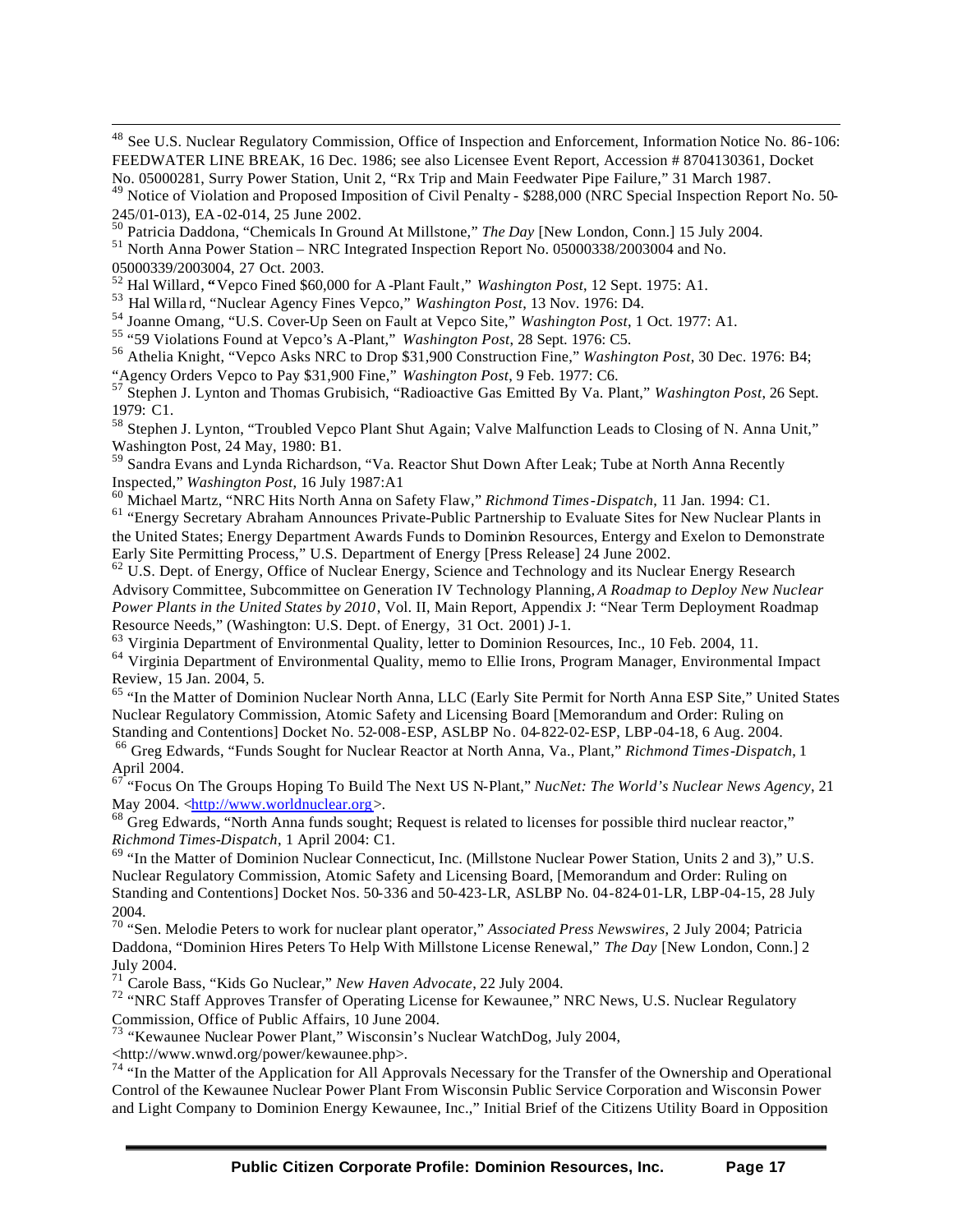to the Proposed Sale of the Kewaunee Nuclear Power Plant, before the Public Service Commission of Wisconsin, Docket No. 05-E1-136, 26 July 2004.

<sup>75</sup> Thomas Content, "Dominion Resources objects to Wisconsin restrictions on nuclear power plant," *Milwaukee Journal Sentinel*, 26 June 2004.

<sup>76</sup> Patrick Lynch, "Dominion Needs to Expand Nuclear Storage Facility in Surry, Va.," *Daily Press* [Newport News, Va.] 6 Feb. 2004.

<sup>77</sup> Patricia Daddona, "Dominion Gets Permit for 49 Storage Units at Millstone," *The Day* [New London, Conn.] 28 May 2004.

<sup>78</sup> Patricia Daddona, "Millstone Owner Sues Energy Depart ment Over Lack Of A Federal Spent Fuel Waste Site," *The Day* [New London, Conn.] 15 July 2004.

<sup>79</sup> Diana Lewis, "County officials updated on proposed Conneaut site project," *The News-Herald* [Willoughby, Ohio] 14 July 2004.

<sup>80</sup> Tina Davis, "Dominion Marches On Northeast With Power Plant Deal," *The Energy Daily* [Washington, D.C.] 9 Sept. 2004: 1+.

 $81$  Michael Davis, "Dominion to Buy Power Plant; Utility Already Purchases Output from the Chesapeake Facility," *The Virginia-Pilot & The Ledger-Star*, [Norfolk, Va.] 7 July 2004: D1.

<sup>82</sup> Annual Report 2003, Dominion Resources, Inc., 48.

<sup>83</sup> For a good analysis of the current sorry state of electric power markets, see the "2004 Performance Review of Electric Power Markets" by Kenneth Rose, a senior fellow at Michigan State University's Institute of Public Utilities, included as Part I of Commonwealth of Virginia, State Corporation Commission, Report to the Commission on Electric Utility Restructuring of the Virginia General Assembly and the Governor of the Commonwealth of Virginia, *Status Report: The Development of a Competitive Retail Market for Electric Generation within the Commonwealth of Virginia* (1 Sept. 2004).

<sup>84</sup> Greg Edwards, "Virginia Rate-Cap Extension Pays Off for Dominion Resources," *Richmond Times-Dispatch*  [Knight Ridder/Tribune Business News] 2 April 2004.

<sup>85</sup> Commonwealth of Virginia, State Corporation Commission, Report to the Commission on Electric Utility Restructuring of the Virginia General Assembly and the Governor of the Commonwealth of Virginia , *Status Report: The Development of a Competitive Retail Market for Electric Generation within the Commonwealth of Virginia* (2003) Part I, xii and Part III, 22. The SCC's 2004 report on restructuring, while refraining from calls to suspend implementation of the Act, remains deeply skeptical about the supposed consumer benefits of electric utility restructuring, saying on page iv of the "Executive Summary and Overview" that "the problems that are impeding the development of retail competition in Virginia and other regional markets continue unabated" and, regarding retail competition, "little, if anything, has changed since last year."

<sup>86</sup> Commonwealth of Virginia, State Corporation Commission, Report to the Commission on Electric Utility Restructuring of the Virginia General Assembly and the Governor of the Commonwealth of Virginia , *Status Report: The Development of a Competitive Retail Market for Electric Generation within the Commonwealth of Virginia* (2003) Part I, v.

<sup>87</sup> Commonwealth of Virginia, State Corporation Commission, Report to the Commission on Electric Utility Restructuring of the Virginia General Assembly and the Governor of the Commonwealth of Virginia , *Status Report: The Development of a Competitive Retail Market for Electric Generation within the Commonwealth of Virginia* (2003) Part I, xiii.

<sup>88</sup> Ibid., xii.

 $\overline{a}$ 

<sup>89</sup> Comments of E. Paul Hilton, senior vice president of Dominion Virginia Power, to David R. Eichenlaub, assistant director in the Division of Economic and Finance, Virginia State Corporation Commission, 22 May 2003. Included in Part II, Commonwealth of Virginia, State Corporation Commission, Report to the Commission on Electric Utility Restructuring of the Virginia General Assembly and the Governor of the Commonwealth of Virginia , *Status Report: The Development of a Competitive Retail Market for Electric Generation within the Commonwealth of Virginia* (2003).

<sup>90</sup> Greg Edwards, "Va. Power to Delay Programs; Pilots are to Supply a Choice between Electricity Providers," *The Richmond-Times-Dispatch*, 24 Feb. 2004: C6.

<sup>91</sup> Remarks of Thomas F. Farrell II for the Virginia Commission on Electric Utility Restructuring, 13 Jan. 2004. Comments may be viewed at Dominion's Web site, <http://www.dom.com/about/speeches/011304.jsp>.

 $92$  Comments of E. Paul Hilton, senior vice president of Dominion Virginia Power, to David R. Eichenlaub, assistant director in the Division of Economic and Finance, Virginia State Corporation Commission, 22 May 2003. Included in Part II, Commonwealth of Virginia, State Corporation Commission, Report to the Co mmission on Electric Utility